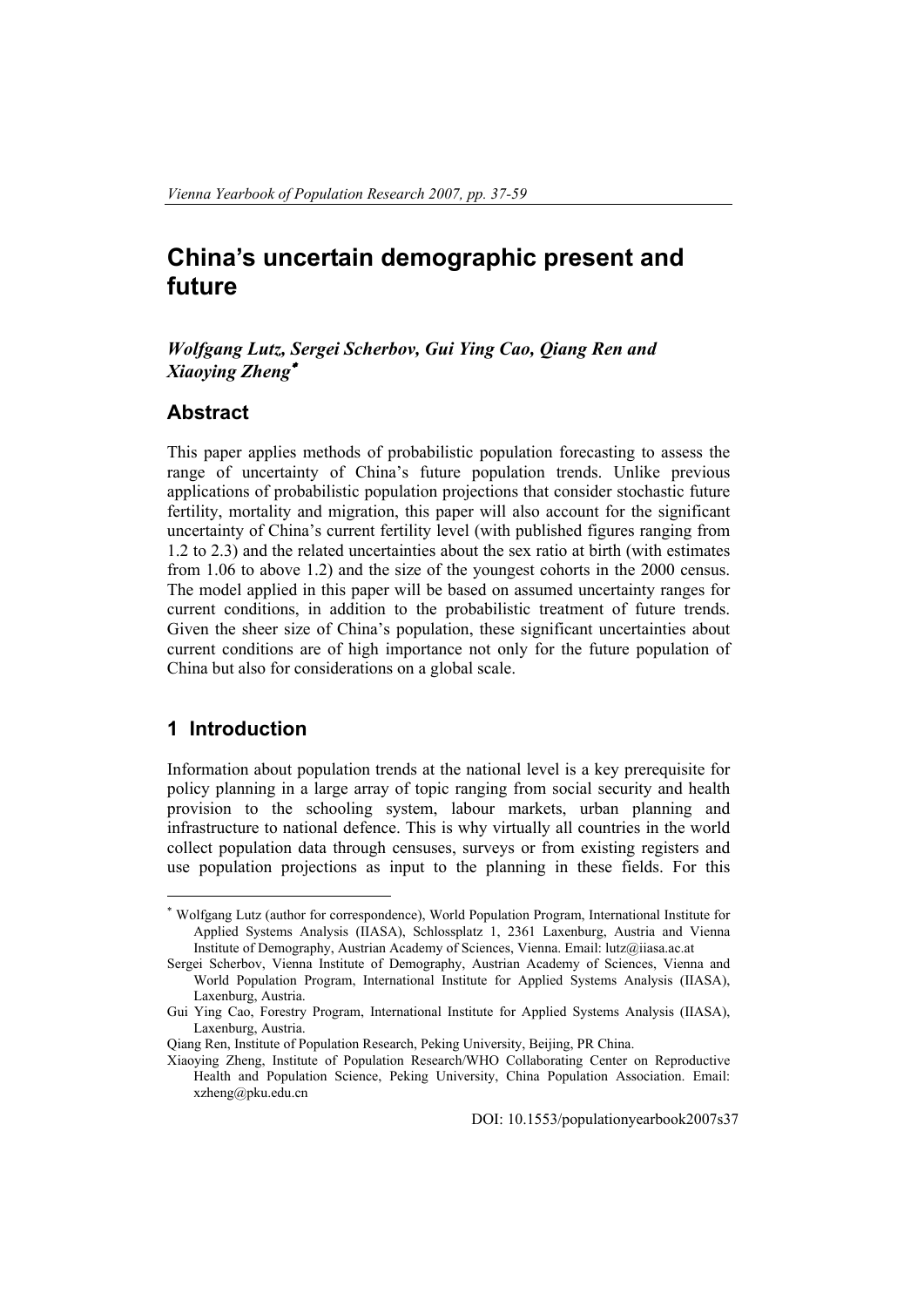purpose it is evident that the demographic information provided should be as accurate as possible. However, it is not always possible to get completely accurate information. As to the future this is due to some extent to the inherent indeterminacy of fertility, mortality and migration paths and our limited knowledge about the forces driving these trends. In many countries we also lack accurate information about current conditions and have no easy way to go and improve the accuracy of this information. China is in some respects one of these countries and the uncertainty of current and future demographic conditions in China is the topic of this paper.

Uncertainty in future demographic trends is an issue for every country but in the case of China it is also a global issue. If one believes that global population figures are of more than purely academic interest and that they matter for issues as diverse as global carbon dioxide emissions or global labour markets under rapidly globalising trade regimes then trends in China's population are directly relevant to the rest of the world. More than with any other country, the sheer size of China's population—which constitutes around 20% of the world's total makes it a key determinant of global population trends. In this light it is surprising how much uncertainty exists about the current demographic conditions in the world's biggest country. Recently published figures of China's total fertility rate around 2000 range from 1.22 (NSB 2002a, 2000b) to 2.3 (Liang 2003)—a remarkable difference, especially seen on a relative scale (a factor of 1.89). There are probably few countries in the world where estimates about current fertility rates differ by such a factor.

Because of China's weight in the world population, the estimates of the current global fertility rates are significantly affected by this uncertainty, as are projections for the world population. If fertility in China were currently below 1.5, as many authors estimate and the UN publishes in its 2004 fertility data sheet (UN 2005), instead of the 1.85 assumed by the UN in its recent long-range projections (UN 2004), this would influence the assumed fertility level over the coming decades and result in markedly lower projected rates of population growth (shrinking later in the century) both in China and the world.

Fertility is not the only uncertain demographic condition in China today. Estimates for the sex ratio at birth range from 113 (Wang 2003) to 123 (Ma 2004). This is a remarkable difference that will significantly influence the future proportion of men to women in the adult population and hence population dynamics.

Important uncertainty also exists about the size of the youngest age group. The size of the age group 0-4 in 2000 is given as 71 million in the census, but is estimated to be 86 million (Zhang et al. 2004). The difference of 15 million in just one age group is not only daunting in absolute numbers but also represents a sizeable relative difference of 20%.

The recently released new results of the 2005 National One Percent Population Sample Survey (NBS 2007) fit very well into this spectrum of different published figures. It gives a TFR of 1.33 for 2005 and a sex ratio at birth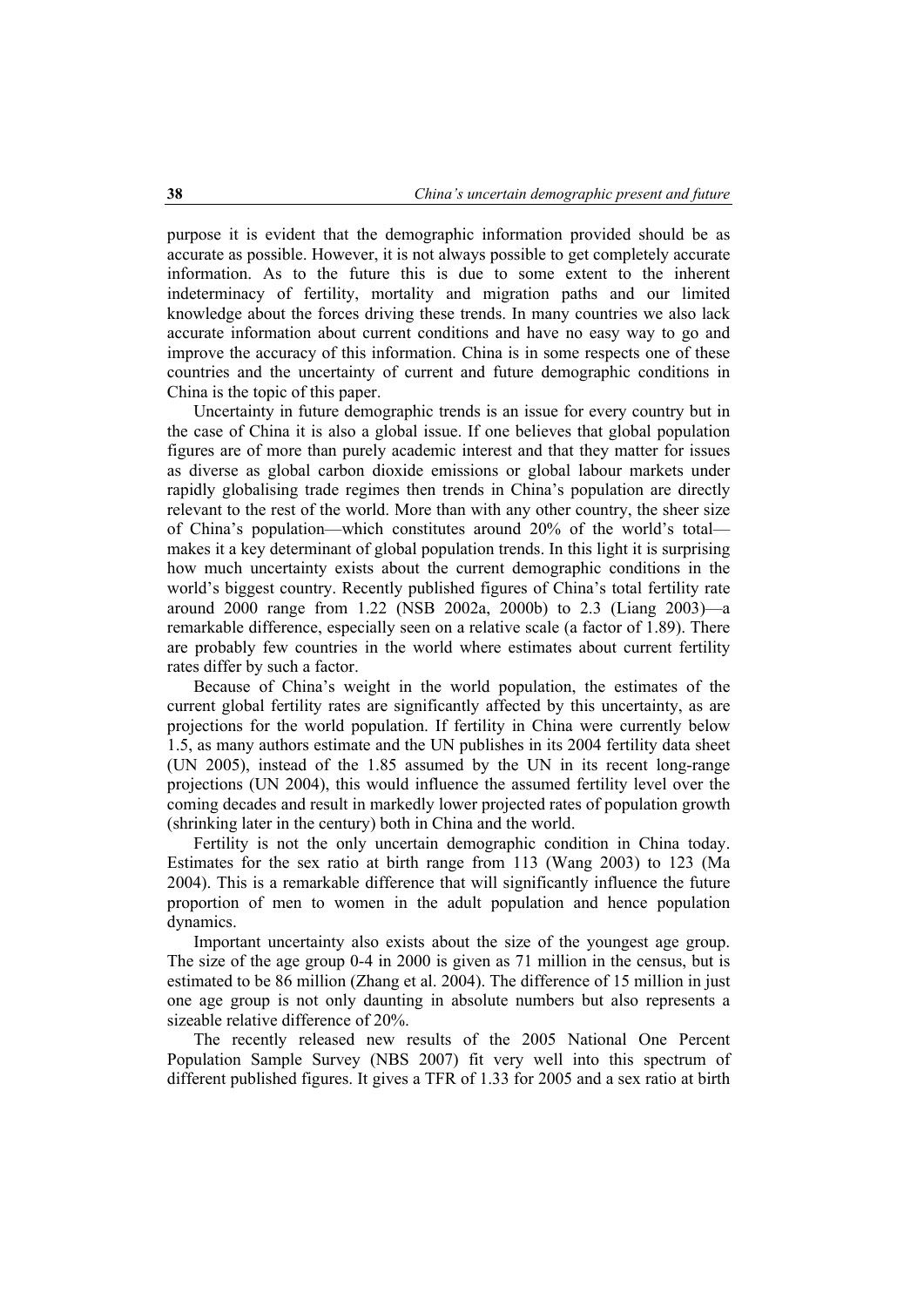of 120.5. Since so far no studies have been published on the accuracy of these newest data, we cannot view them as information that helps to narrow the uncertainty range yet. Instead we will treat them as one more published figure in line with the many others discussed in this paper.

This paper will first discuss how demographers have traditionally dealt with the issue of uncertainty about current conditions—mostly by ignoring that uncertainty if accuracy could not be further improved—before moving on to future trends and the options for systematically including quantitative information about this uncertainty in population estimates and projections. We then discuss the wide range of published data about China's current fertility level, sex ratio and the size of the younger population. Next, we consider the range of future fertility (including the sex ratio), mortality and migration that should be reflected in our projections prior to carrying out probabilistic projections which cover the uncertainty of current conditions as well as future trends. The final sections will present and discuss the results and draw some conclusions.

# **2 How demographers deal with uncertainty about current conditions and future trends**

To be uncertain about the exact size and age structure of a population or the current level of fertility, mortality and migration, is nothing new for demographers. Almost all empirical information, be it from censuses, vital registration or surveys, is imperfect, but the degree of imperfection varies significantly from one setting to another. The typical response to such imperfection on a minor scale usually is to settle for one number which is then used in further analysis without continuing to worry about the uncertainties associated. In those rare cases where these published numbers are publicly challenged or when demographers themselves feel that the degree of imperfection of the given empirical information is intolerable as a basis for analysis and interpretation, they tend to have two alternative strategies: either to go out into the field and collect new information or to use various kinds of statistical techniques so as to improve the given data. Sometimes both methods are combined, but the goal is typically the same: to come up with one point estimate that should be as close as possible to the real world. This is, of course, a meaningful strategy and it is the task of scientific analysis to reduce uncertainty as much as possible. However, what is possible under specific conditions is not always sufficient to come up with a reliable estimate. In some countries there simply have not been any reliable censuses or surveys recently and it is thus beyond the power of the analysing demographer to collect better empirical information. In such instances point estimates are associated with large uncertainties. In international comparisons, these point estimates typically go into tables where, e.g., the highly reliable estimate for life expectancy derived from a Nordic population register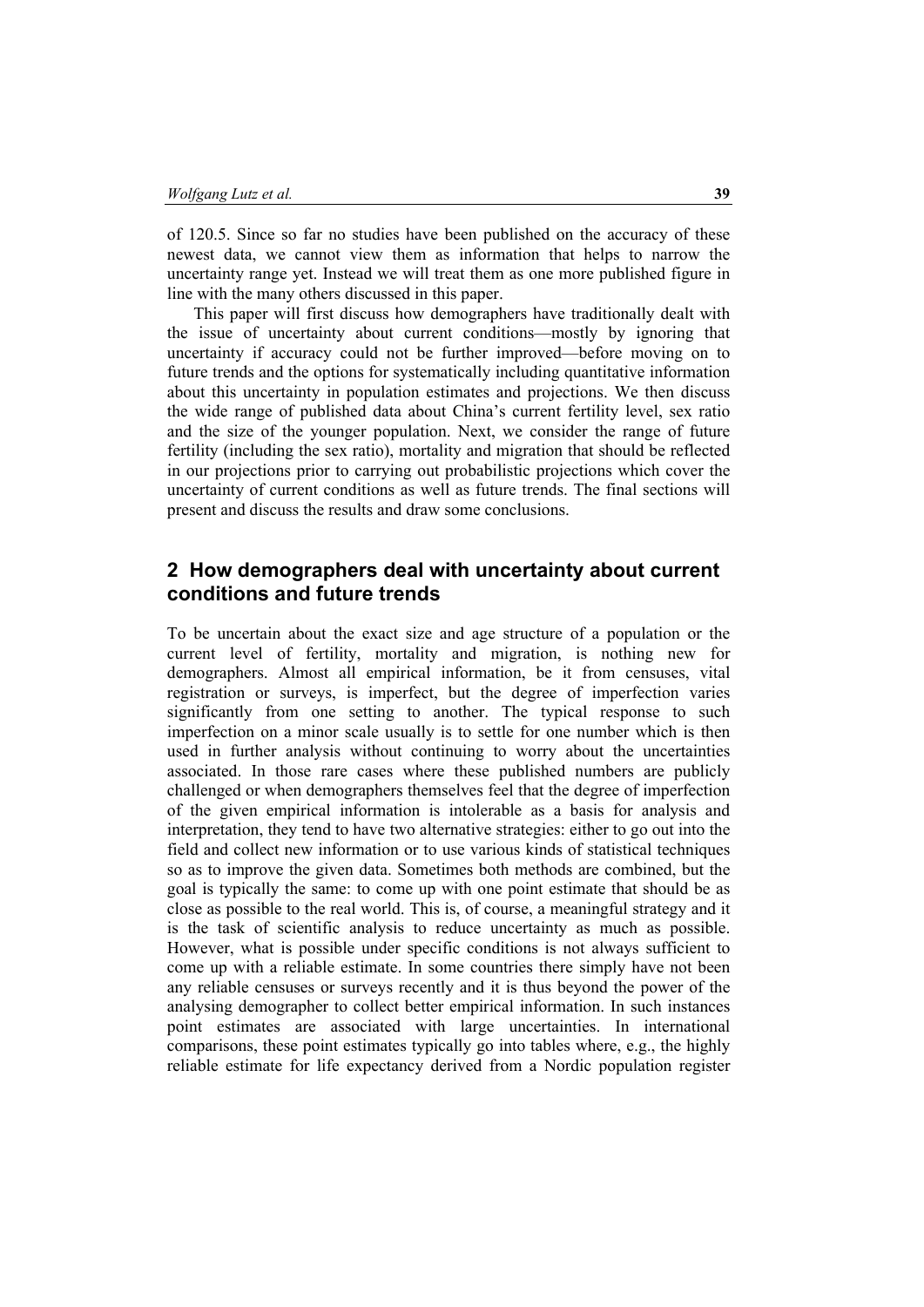stands next to the estimated figure for some African countries where the level of mortality can only be known in a very broad range.

Typically, the user of such internationally comparative tables is not given any indication about differential uncertainties surrounding these point estimates. But even if the researchers working with the data are painfully aware of the uncertainty of a given point estimate, they mostly see no other choice than to base their projections and other analyses on this uncertain point estimate of demographic conditions at a given time. In common practice it is considered still better to have an imperfect figure that roughly characterises the actual situation than to have no figure at all.

Unlike some other disciplines, there is little tradition in demography to process fuzzy information and still be able to maintain the information about the uncertainty of any given indicator in the subsequent steps of the analysis. In this paper we propose to do so by expanding the methods of probabilistic population projections to also include uncertainty distributions of the starting conditions of these very projections.

The field of probabilistic population projections has recently seen a dynamic development. In 2004 the International Statistical Review published a special issue on how to deal with uncertainty in population forecasting (Lutz and Goldstein 2004). It presents a state-of-the-art summary of different dimensions of, and different approaches to, probabilistic population projections. It also shows how dynamically the field has been expanding since Frontiers of Population Forecasting (Lutz, Vaupel and Ahlburg 1999) and the National Research Council (2000) report on population projections were written. There is no space here to review this field of studies. Suffice it to note that originally there were three rather different approaches, which have recently seen some convergence. The first one is based on the analysis of errors in past population projections and the assumption that future errors will be similar to past errors (Alho 1997; Keilman 1999; Lee 1999). The second approach is largely based on time series analysis and produces stochastic projections on the assumption of structural continuity and constant variability (Lee 1993; Lee and Tuljapurkar 1994). The third approach largely rests on subjective probability distributions produced by experts in the process of an argument-based discussion process about the likely future range of uncertainty in fertility, mortality and migration (Lutz, Sanderson and Scherbov 1997, 1999). While the first two approaches usually distinguish between assumptions on the trend (which is mostly based on expert opinion) and the variance (which is derived from past errors or time series), under the third approach, trend and variance are assumed jointly as being part of the same uncertain process.

There is considerable debate at the moment about which of the three approaches is most appropriate under different conditions of data availability, at various stages in the process of demographic transition and in other contextual settings. This discussion, which seems to move in the direction of combining elements from the different approaches and is summarised in Lutz and Goldstein (2004), has not yet resulted in a broad methodological consensus and is unlikely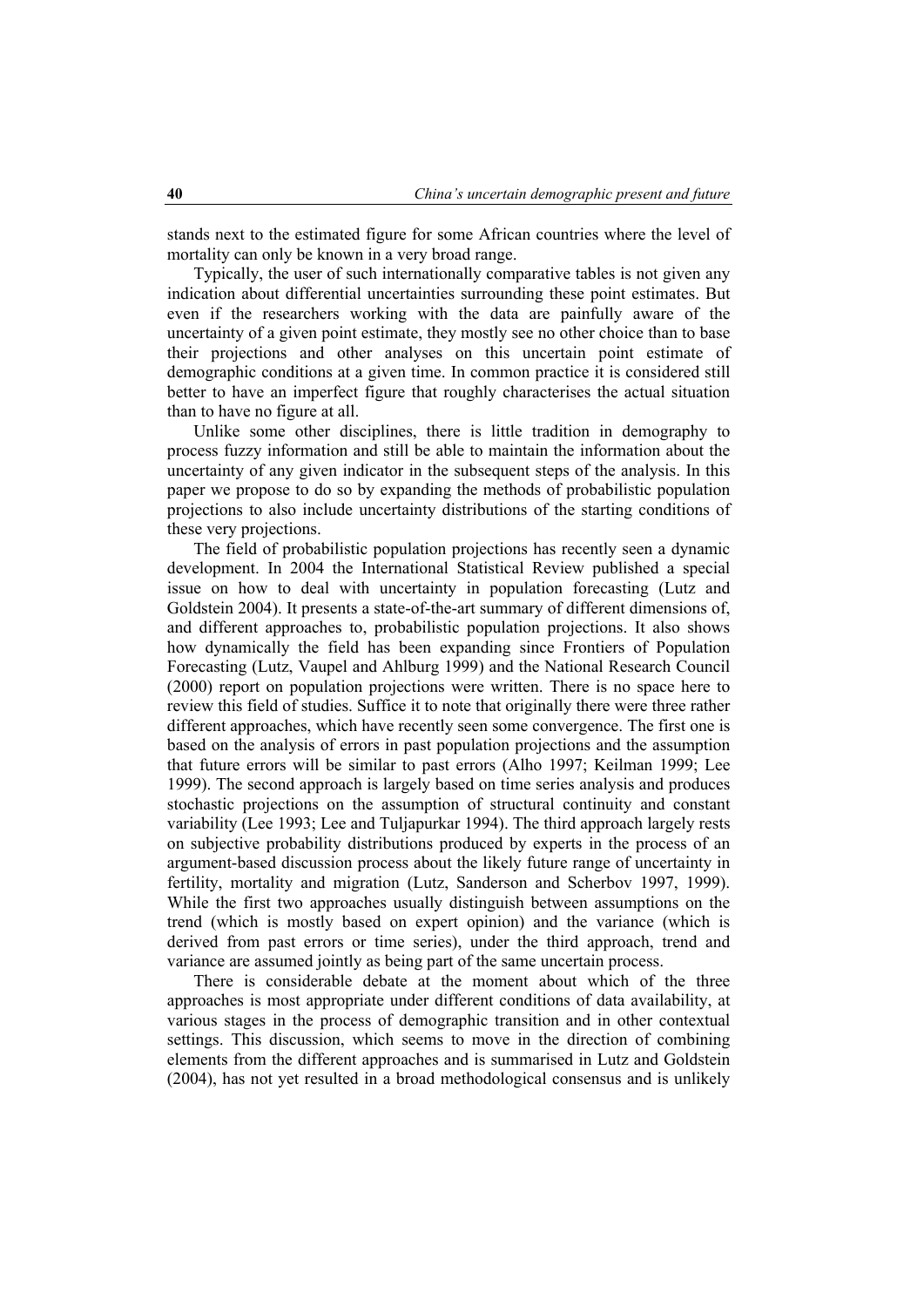to do so in the near future because of the great variety of conditions under which such projections are being produced. In the context of this study on China, it is important to note that the full range of options is not applicable to all countries. The use of past projection errors is only applicable to populations for which there are both a series of past projections and reliable empirical data for verification. The time series approach can only be pursued if sufficiently long, high-quality time series are available. These preconditions significantly limit the number of countries to which all three methods are applicable. As discussed in detail below, China clearly does not meet these preconditions.

Methodologically, this paper goes a step beyond previous probabilistic projections in applying the probabilistic approach not only to capture the future uncertainty but also to address the uncertainty about current conditions. In principle, these two kinds of uncertainty are of a different nature. While the future holds some inherent uncertainty that cannot be fully eliminated even with major efforts, the uncertainty about current conditions could at least theoretically be eliminated through better data collection. Since in practice this is often impossible or too expensive the bottom line in many cases is an uncertainty distribution about current conditions that is isomorphic to the one about future conditions.

In terms of methods to be used for this task the approaches other than subjective probabilities based on expert knowledge are not applicable. The time series approach depends on reliable empirical data by its very nature and is meaningless without them, hence, by definition it cannot be applied to uncertain empirical information. The approach of learning from past errors could theoretically be expanded to refer to errors about point estimates that have later been revised as better empirical information became available. But this would have to be based on the very strong assumption that there is a universal pattern of biases when producing point estimates under conditions of uncertainty about the real level of demographic indicators. There is no reason to assume that there is such a universal and predictable pattern of biases in estimating current fertility levels, sex ratios or age group sizes that would hold for all countries and times. Hence, the only alternative is to look carefully at what some of the best experts in the country under consideration and the entire scientific literature have to say in terms of different attempts to estimate current demographic conditions and then to infer an uncertainty distribution from this informed judgement.

## **3 Uncertainty ranges of current demographic conditions in China**

### 3.1 Current fertility level

Table 1 gives a long list of more than 30 different figures for China's total fertility rate (TFR) around 2000 that have recently been published. The sheer number of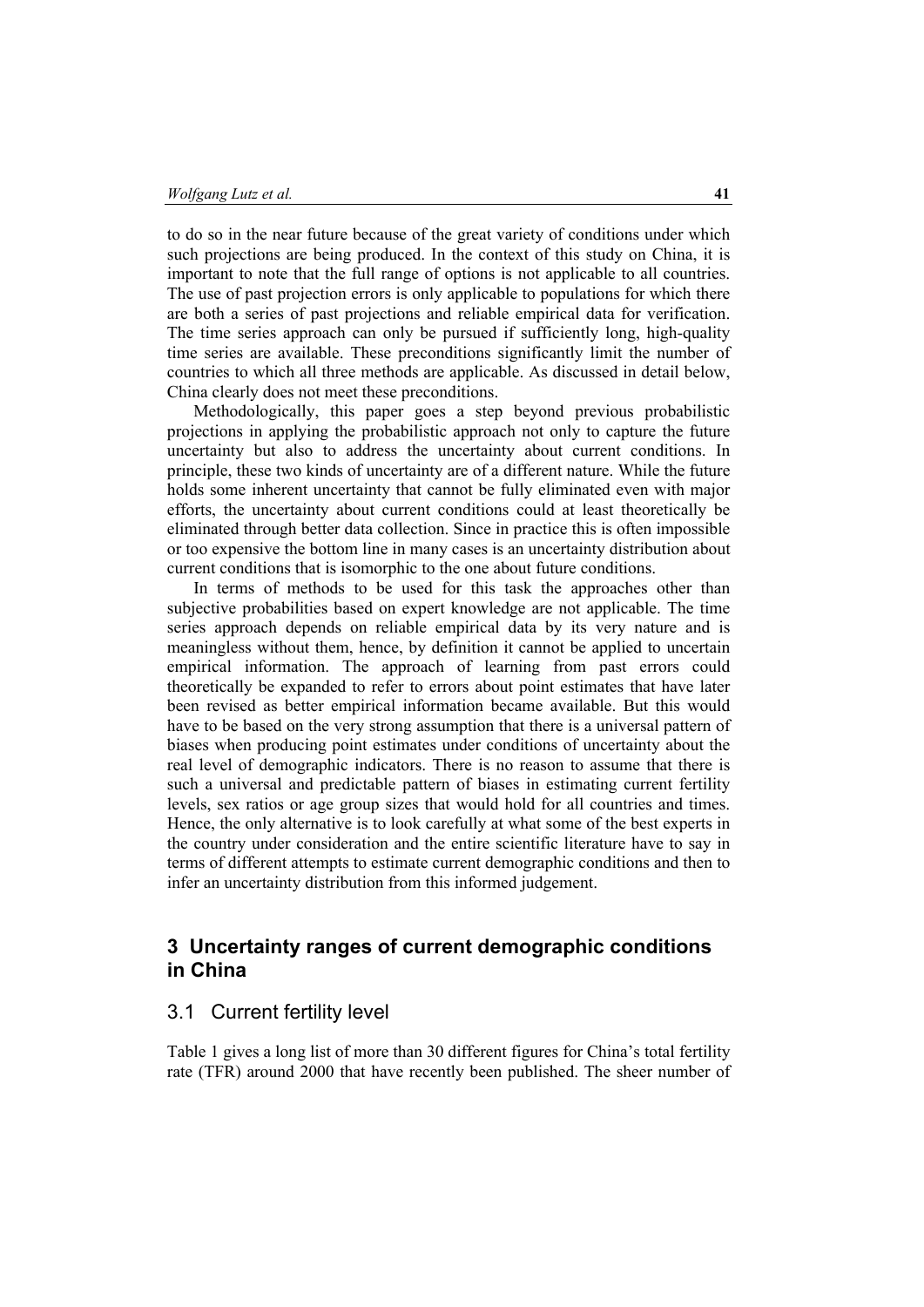these different values given for a situation in which only one number can be true gives an indication of the uncertainty as well as of the controversy surrounding the current fertility level in China. In this study we will restrict our consideration to published figures. The number of unpublished estimates produced by different institutions or individuals is probably much greater. These published figures of the total fertility rate in China in 2000 span a range from 1.22 (NSB 2002a, 2000b) to 2.3 (Liang 2003). All the other figures that were published and supported by at least a simple transparent rationale lie between these values but are clearly not evenly distributed.

To put things into a temporal perspective, Table 2 gives the time series for the TFR since the mid-1980s from five independent sources of data. These show considerable variation, but all give values of below 1.5 since the mid-1990s. There is, however, widespread agreement among experts that they all tend to be subject to underreporting of births, particularly in the years immediately preceding each census/survey. The critical question is what degree of underreporting should be assumed, and accordingly, what correction factors should be applied? This is where the alternative estimates for the TFR around 2000 differ.

There is no space here for a detailed discussion of the rationales and methods behind the individual figures. These are well documented in the studies themselves. For defining an uncertainty distribution of fertility around the year 2000, we considered two alternative approaches: (1) Simply give every study equal weight and calculate the mean and variance of the distribution of different figures, which then are used to define a normal distribution. (2) Try to exert some judgement about which studies are more authoritative than others and have the distribution informed by that choice. While the first rather mechanistic approach is intellectually unsatisfactory because it leaves no room for quality judgements, the second is in danger of being too dependent on our personal (possibly biased) judgement about quality. After extensive considerations and discussions (including those at a high level forum on low fertility in East Asia held in Beijing in May 2005), we reached a compromise between the two alternative approaches. It was decided to use the Retherford et al. (2005) estimate for the TFR of around 1.5, based on a systematic application of the own-children method, as the median of a normal distribution which covers 95% in the range between 1.2 and 1.8. This uncertainty range with a symmetric distribution around 1.5 found the broadest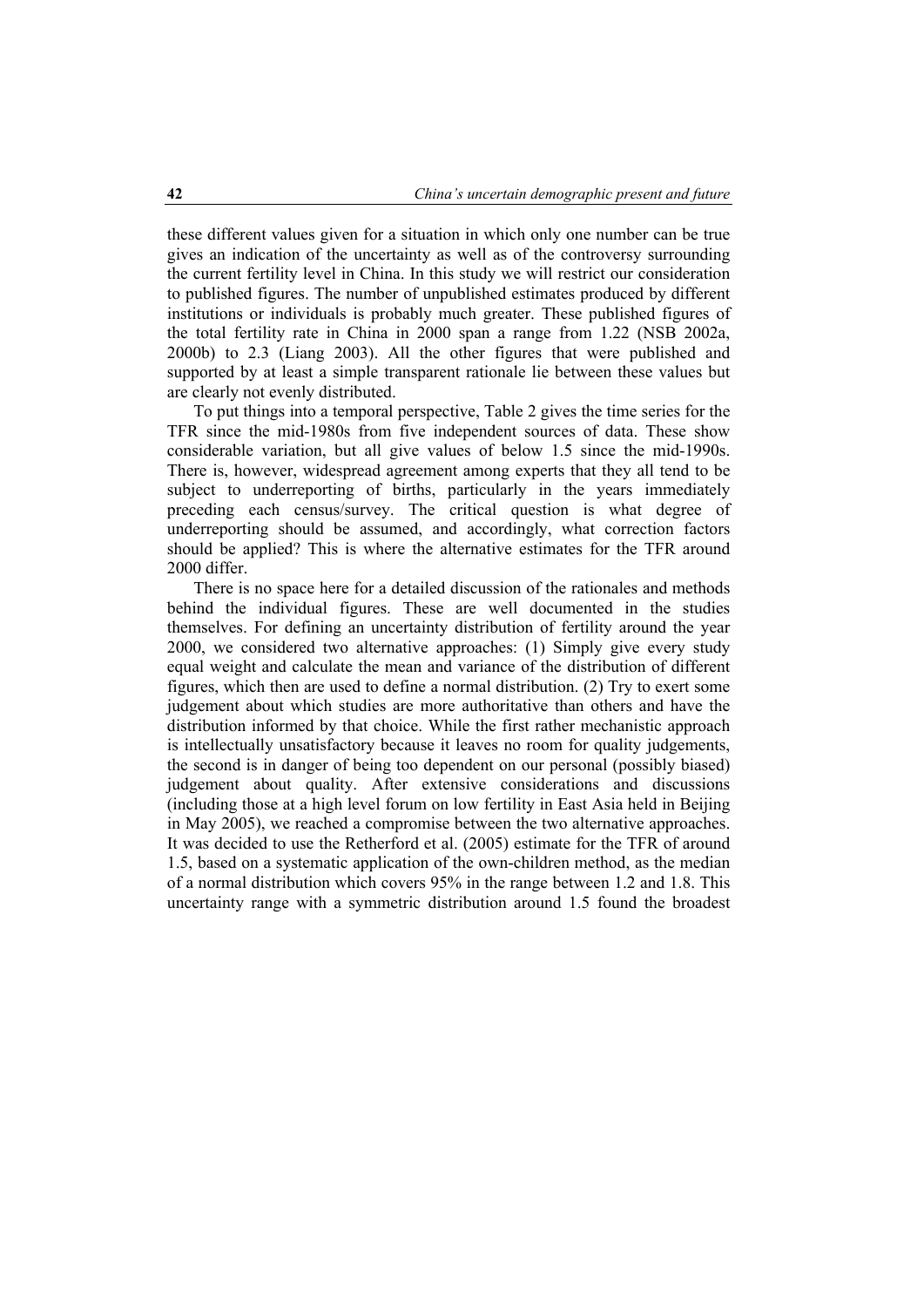|               | Different estimates of the total fertility rate for China in 2000 |
|---------------|-------------------------------------------------------------------|
|               |                                                                   |
| <b>COUNTY</b> |                                                                   |

| Source                                 | <b>TFR</b>          | <b>Notes</b>                                                            |
|----------------------------------------|---------------------|-------------------------------------------------------------------------|
| Wang (2003)                            | 1.718(1)            | (1) Uncorrected fertility pattern: calculation directly by age-specific |
|                                        | 1.703(2)            | fertility rate of 2000 census without considering the underreporting    |
|                                        | 1.723(3)            | of children; (2) Adjustment by reconstructing the underreporting of     |
|                                        |                     | children: to keep age/parity-specific rate of 2000 census stable,       |
|                                        |                     | re-estimate the fertility pattern after reconstructing those children   |
|                                        |                     | who are underreported in the census; (3) Adjustment by fertility        |
|                                        |                     | pattern of the second child: due to the serious underreporting of the   |
|                                        |                     | second child, re-estimate the fertility pattern of the second child by  |
|                                        |                     | reconstructing those children who are underreported in the census.      |
| Liang (2003)                           | 2.3                 |                                                                         |
| Yuan et al. (2003)                     | 1.71(1)             | (1) Calculation by National Statistical Yearbook; (2) Statistics of     |
|                                        | 1.78(2)             | State Family Planning Committee; (3) Using the surviving method         |
|                                        | 1.63(3)             | for children aged 0-10 years in 2000, the number of births has been     |
|                                        |                     | estimated for each year assuming a life expectancy in 1990 of           |
|                                        |                     | 67.767 for males and 71.15 for females, and in 2000 of 69.54 for        |
|                                        |                     | males and 73.01 for females.                                            |
| <b>CPDRC</b> (2003)                    | 1.80                |                                                                         |
| NSB (2002a, 2000b)                     | 1.22                |                                                                         |
| Zhang et al. (2004)                    | 1.63(1)             | (1) Adjustment by the underreporting rate of 18.94% for 0-9 years       |
|                                        | 2.0(2)              | old; (2) Assuming the number of population aged 10-19 years old is      |
|                                        |                     | correct, the underreporting rate for children aged 0-9 years old is     |
|                                        |                     | 13.68%, and the adjusted TFR is 2.0 assuming the underreporting         |
|                                        |                     | rate is the same between 1990 and 2000.                                 |
| Zhai (2003)                            | 1.8                 |                                                                         |
| Guo and Chen (2007)                    | 1.58<br>$1.5 - 1.6$ | Calculation by author eliminating tempo effects.                        |
| Zhang and Zhao<br>(2006); Zhang (2004) |                     |                                                                         |
| Retherford et al.                      | 1.36(1)             | (1) Calculation by own-children method; (2) Calculation by birth        |
| (2005)                                 | 1.38(2)             | history reconstruction; (3) Adjustment by a factor from the             |
|                                        | 1.58(3)             | comparison between the 1990 and 2000 censuses.                          |
| Ding (2003)                            | 1.35                |                                                                         |
| Scharping (2005)                       | 1.6                 | To use the educational statistics compared with the data from           |
|                                        |                     | National Population and Family Planning Committee and National          |
|                                        |                     | Statistic Bureau for an estimate of TFR.                                |
| <b>SFPC</b> (2002)                     | 1.45                |                                                                         |
| Cai (2006)                             | $1.5 - 1.6$         | To use Preston and Coale's variable-r method to assess the fertility    |
|                                        |                     | level in China by data from China's 1990 and 2000 censuses, and         |
|                                        |                     | annual population sample surveys.                                       |
| Yu (2002)                              | 1.55(1)             | (1) Estimated by the number of population from 2000 census data;        |
|                                        | 1.32(2)             | $(2)$ Estimated by the number of children from 2000 census data; $(3)$  |
|                                        | $1.6-$              | Estimated by author.                                                    |
|                                        | 1.8(3)              |                                                                         |
| <b>ESCAP (2002)</b>                    | 1.8                 |                                                                         |
| U.S. Census Bureau                     | 1.7                 |                                                                         |
| (2004)                                 |                     |                                                                         |
| Zhang and Cui (2003) 1.38(1)           |                     | (1) Calculation using only the census long form; (2) Lower limit        |
|                                        | 1.63(2)             | value; (3) Upper limit value; (4) Author's estimated round value.       |
|                                        | 2.0(3)              |                                                                         |
| SFPC (2001)                            | 1.8(4)<br>1.8       |                                                                         |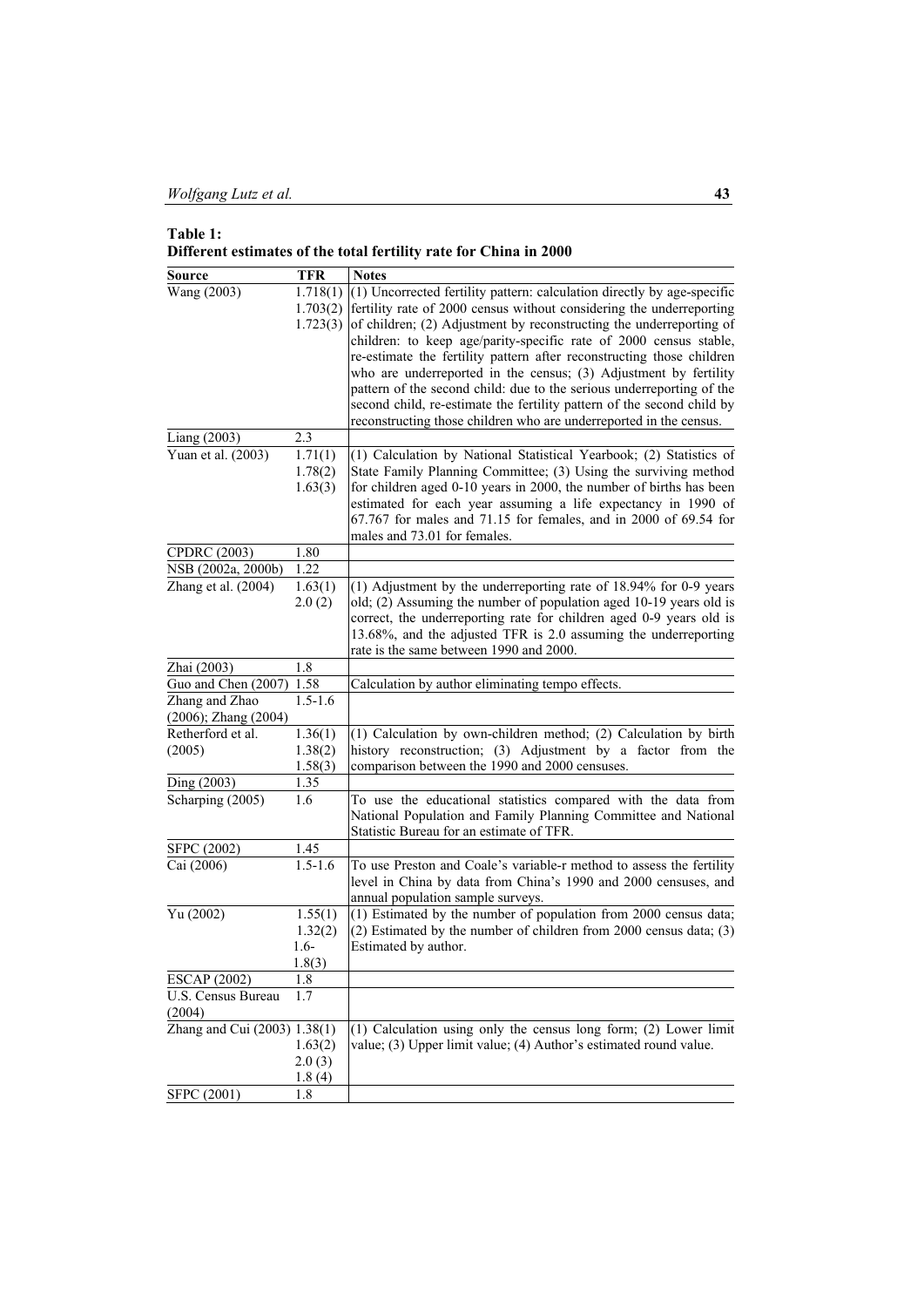consensus among the experts that were involved in the discussions. In the projections, the TFR value for 2000 (the starting year of the projections) was randomly chosen from this distribution for each of the 1,000 independent cohort component projection runs. This chosen level for fertility in 2000 then also serves as the base line fertility for the stochastic projections.

| Year | $\mathbf{NSB}^1$ | $\frac{1992}{2}$ Survey <sup>2</sup> | 1997 Survey <sup>3</sup> | $2001$ Survey <sup>4</sup> | 2000 Census <sup>5</sup> |
|------|------------------|--------------------------------------|--------------------------|----------------------------|--------------------------|
| 1986 | 2.42             | 2.46                                 | 2.59                     |                            |                          |
| 1987 | 2.59             | 2.57                                 | 2.66                     |                            |                          |
| 1988 | 2.31             | 2.28                                 | 2.41                     |                            |                          |
| 1989 | 2.25             | 2.24                                 | 2.40                     |                            |                          |
| 1990 | 2.17             | 2.04                                 | 2.29                     | 2.29                       | 2.37                     |
| 1991 | 2.01             | 1.66                                 | 1.75                     | 1.77                       | 1.80                     |
| 1992 | 1.86             | 1.47                                 | 1.57                     | 1.59                       | 1.68                     |
| 1993 | 1.71             |                                      | 1.51                     | 1.52                       | 1.57                     |
| 1994 | 1.56             |                                      | 1.32                     | 1.41                       | 1.47                     |
| 1995 | 1.43             |                                      | 1.33                     | 1.45                       | 1.48                     |
| 1996 | 1.55             |                                      | 1.35                     | 1.36                       | 1.36                     |
| 1997 | 1.46             |                                      |                          | 1.27                       | 1.31                     |
| 1998 | 1.41             |                                      |                          | 1.34                       | 1.31                     |
| 1999 | 1.45             |                                      |                          | 1.29                       | 1.23                     |
| 2000 |                  |                                      |                          | 1.45                       | 1.22                     |

**Table 2: Total fertility rate for China since 1990** 

**Sources**: Cited from Guo (2004)

 $1$  NSB (1988-2000)

 $2$  Yu and Yuan (1996)

 $3$  Guo (2000)

4 Ding (2003)

 $<sup>5</sup>$  Guo (2004)</sup>

As with any subjective probability distribution based on expert judgement, some experts may disagree with the mean and variance chosen for the distribution and/or the argumentation behind this specific choice. In analogy to dealing with this issue for assumptions concerning the future the resolution of the problem here lies in a continued process of argumentation and scientific evaluation of the arguments. The distribution chosen here can be seen as a benchmark that can be changed in the future should convincing arguments for doing so be presented. However, it needs to be understood that in this probabilistic framework slightly differing views about the mean of the distribution are less critical for the outcome than in the case of deterministic projections using different point estimates for the starting conditions.

As to the future trends in fertility, the uncertainty interval was assumed to open up a bit for the coming decades. Since it is unclear whether the fertility level in China will continue to fall or whether it will recover as a consequence of government policies that aim at stabilising fertility around 1.8-1.9, the assumed 95% uncertainty range will go to 1.0-2.0 by 2030 (with linear interpolation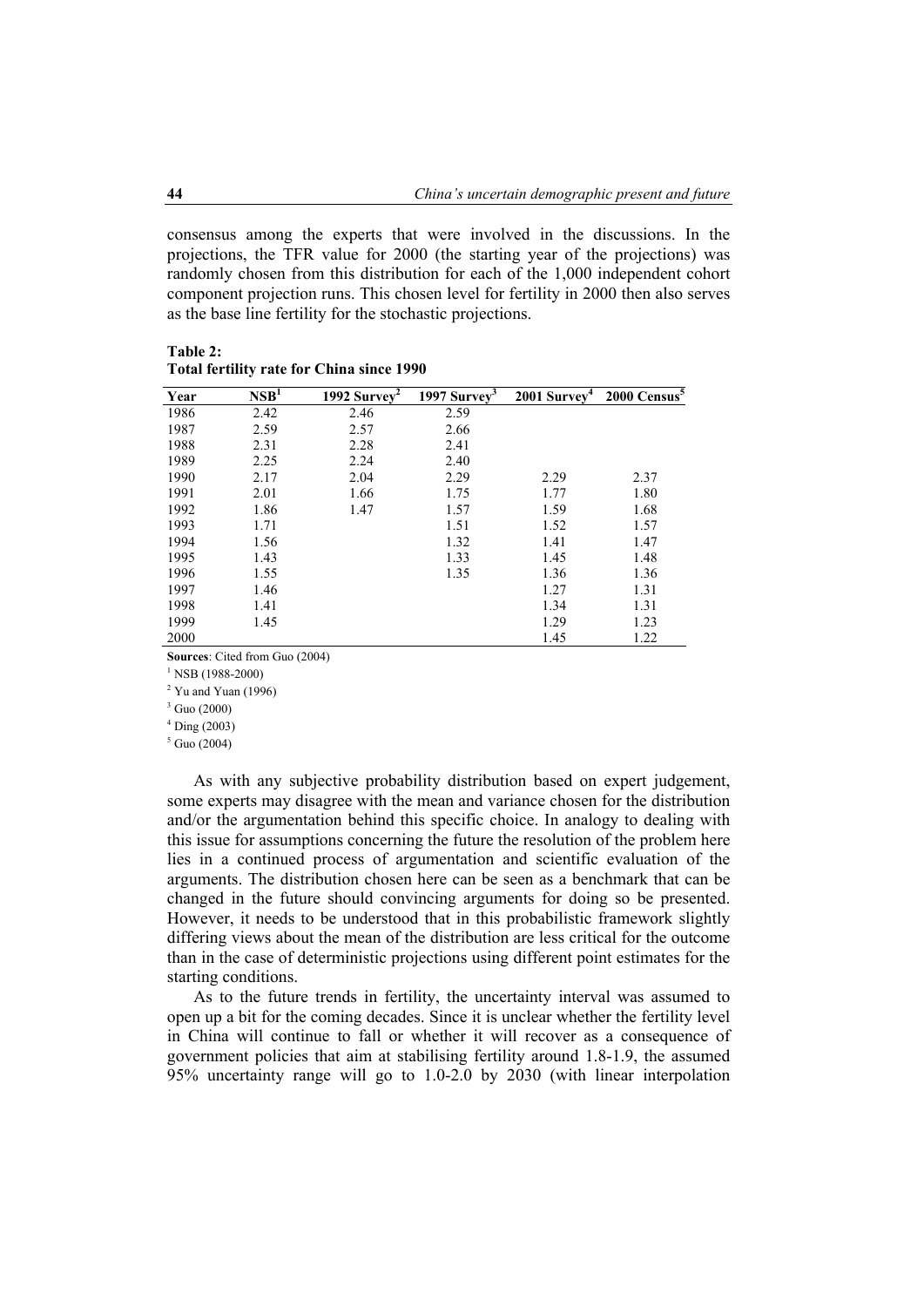between 2000 and 2030). The recently released results from the 2005 National One Percent Sample Survey (NBS 2007) with a TFR of 1.33 for 2005 fall well toward the centre of this range, depending on the assessment of the undercount in that survey. After 2030 the range was assumed to shift slightly upwards to 1.2-2.2 in accordance with the substantive considerations discussed in Lutz, Sanderson and Scherbov (2004). In terms of the age pattern of fertility the simplifying assumption was made that it does not vary with the level of fertility and agespecific fertility rates are derived from proportional changes depending on the assumed TFR level.

### 3.2 Sex ratio at birth

Tables 3 and 4 provide different estimates of the sex ratio at birth in 2000, another uncertain and highly controversial demographic variable. Table 3 reflects that the trend of biased sex ratios has become more serious since the mid-1980s. Since we only need the total sex ratio for the projections, we focus on the data given in Table 4. It gives seven different estimates of the sex ratio at birth in 2000 that range from 1.13 to 1.23. We decided to operationalise this uncertainty range by assuming a normal distribution with 95% between 1.13 and 1.23. The new results of the 2005 Sample Survey (NSB 2007) giving a sex ratio at birth of 120.5 also fall well into this range. Over time we assume that by 2030 a normal sex ratio at birth of 1.05 will be reached with linear interpolation between 2000 and 2030.

The distorted sex ratio at birth is very clearly visible from the asymmetry of the age pyramid in Figure 1. The projection results (see Figure 2) show this asymmetry, particularly for the cohorts born in 1985 and (following our assumptions) in 2030. Since fertility rates are only applied to women, this distorted sex ratio has a dampening effect on population growth.

| able |  |
|------|--|
|------|--|

| Year | <b>Sex Ratio at birth</b> | Year | <b>Sex Ratio at birth</b> | Year | <b>Sex Ratio at birth</b> |
|------|---------------------------|------|---------------------------|------|---------------------------|
| 1953 | 104.9                     | 1973 | 107.3                     | 1987 | 111.0                     |
| 1960 | 110.3                     | 1974 | 106.6                     | 1988 | 108.1                     |
| 1961 | 108.8                     | 1975 | 106.4                     | 1989 | 111.3                     |
| 1962 | 106.6                     | 1976 | 107.4                     | 1990 | 114.7                     |
| 1963 | 107.1                     | 1977 | 106.7                     | 1991 | 116.1                     |
| 1964 | 106.6                     | 1978 | 105.9                     | 1992 | 114.2                     |
| 1965 | 106.2                     | 1979 | 105.8                     | 1993 | 114.1                     |
| 1966 | 112.2                     | 1980 | 107.4                     | 1994 | 116.3                     |
| 1967 | 106.6                     | 1981 | 107.1                     | 1995 | 117.4                     |
| 1968 | 102.5                     | 1982 | 107.2                     | 1996 | 118.5                     |
| 1969 | 104.5                     | 1983 | 107.9                     | 1997 | 120.4                     |
| 1970 | 105.9                     | 1984 | 108.5                     | 1998 | 122.1                     |
| 1971 | 105.2                     | 1985 | 111.4                     | 1999 | 122.7                     |
| 1972 | 107.0                     | 1986 | 112.3                     | 2000 | 119.9                     |

|  |  |  | Historical trends in the sex ratio at birth in China, 1953-2000 |
|--|--|--|-----------------------------------------------------------------|
|--|--|--|-----------------------------------------------------------------|

**Sources***:* Gu and Xu (1994) for 1960-1992; Lu (2003) for 1993-2000.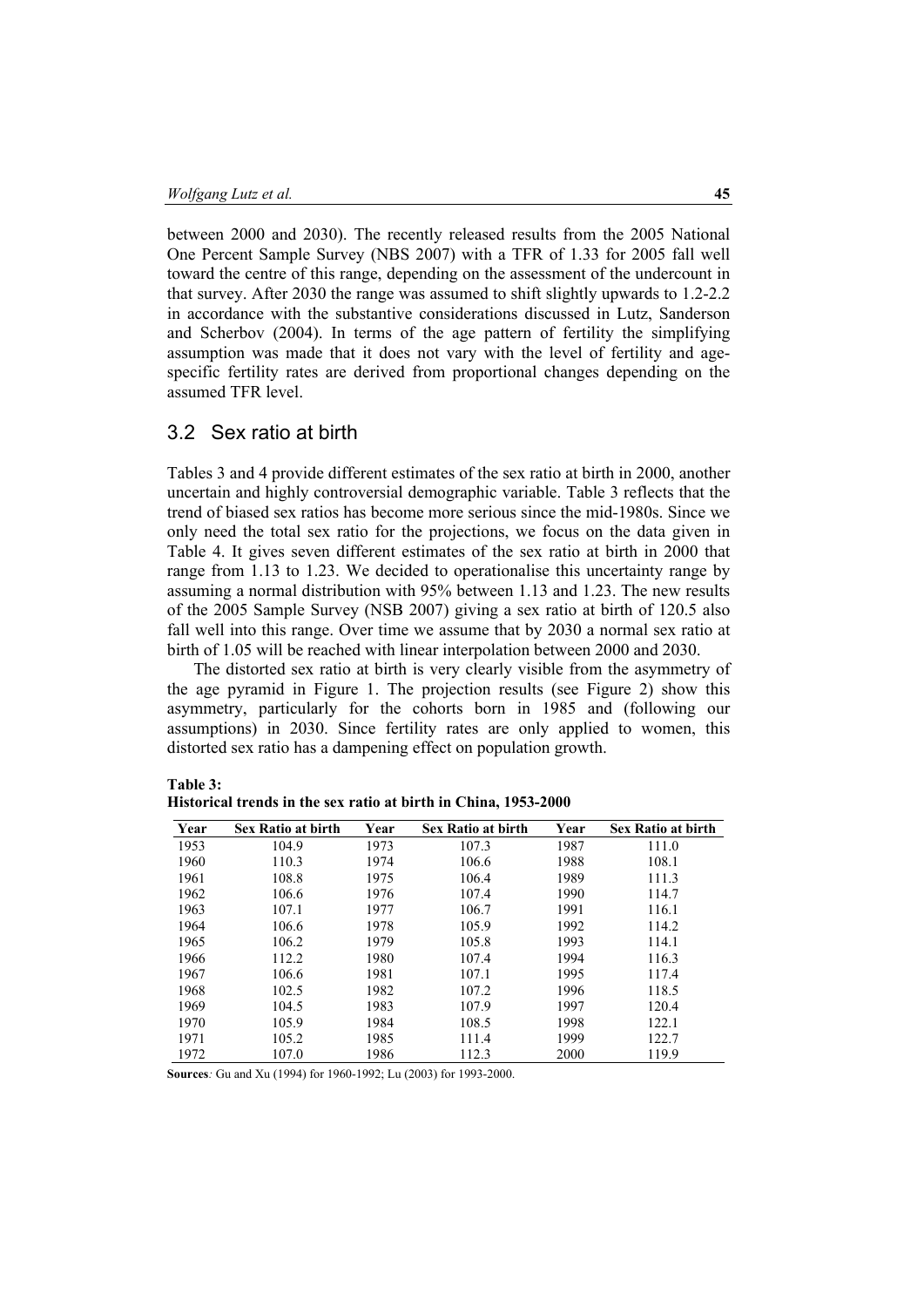#### **Table 4: Different estimates for the sex ratio at birth in 2000**

| <b>Source</b>          | <b>Sex Ratio at Birth</b> |
|------------------------|---------------------------|
| Wang (2003)            | 113.40                    |
| SPFPC and CPDC (2003)  | 116.86                    |
| NSB (2002b)            | 117.79                    |
| Ma (2004)              | 122.65                    |
| Lu $(2003)$            | 119.9                     |
| Banister (2002)        | 120                       |
| Zhang and Cui $(2003)$ | $>=115$                   |

### **Figure 1**

**Probabilistic age pyramid, 2000** 



**Note**: The uncertainty distributions are described in the form of fractiles of the distribution of outcomes from all simulations. In the figures the black area gives the range between the .4 and .6 fractiles, the dark grey area that between .2 and .8 and the light grey that between .025 and .975, i.e., the 95 per cent interval.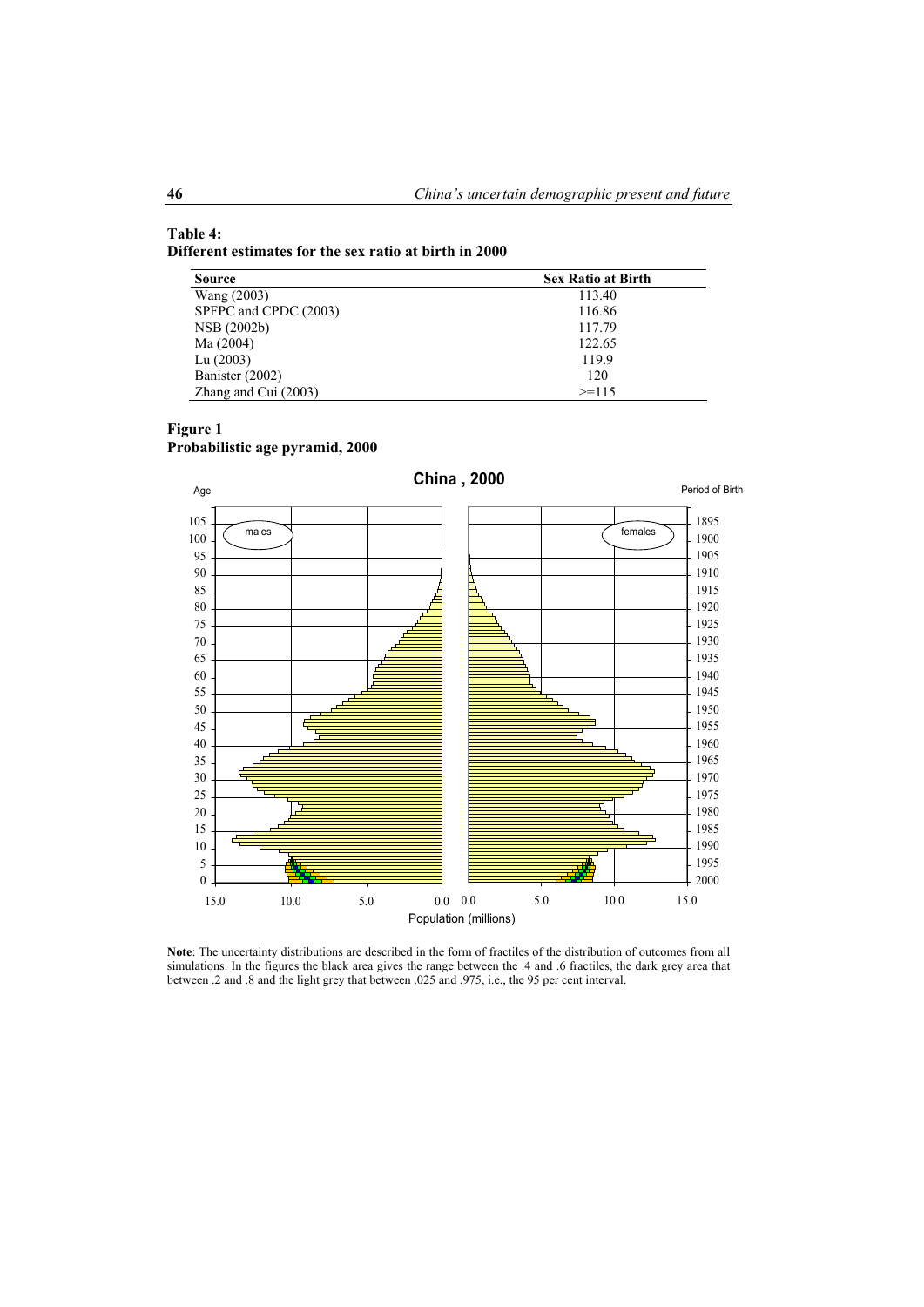## 3.3 Size of youngest age groups

The third kind of uncertainty of starting conditions which was considered explicitly here concerns the age structure and in particular the relative size of the youngest age groups. Table 5 provides the age distribution based on the official census count. Again there is reason to assume that it includes significant underreporting of children that corresponds to the underreporting of births in the measurement of recent fertility. This underreporting becomes evident when producing projections of the Chinese population based on the starting year 1990 and when applying alternative fertility rates considered plausible.

**Table 5: Age distribution of the 2000 census (adjustment by Jiang and Ren)** 

| <b>Age</b> | Male      | Female    | <b>Total</b> |
|------------|-----------|-----------|--------------|
| $0 - 4$    | 39080442  | 32330340  | 71410782     |
| $5-9$      | 50803287  | 44105742  | 94909029     |
| $10 - 14$  | 68852541  | 63165421  | 132017961    |
| $15-19$    | 51910244  | 48709494  | 100619739    |
| $20 - 24$  | 44167951  | 44101447  | 88269398     |
| 25-29      | 57358164  | 56362758  | 113720922    |
| $30 - 34$  | 63871217  | 62751382  | 126622599    |
| 35-39      | 56371339  | 54871791  | 111243130    |
| 40-44      | 43225101  | 40999383  | 84224484     |
| 45-49      | 45995722  | 44185113  | 90180835     |
| 50-54      | 34357617  | 32420433  | 66778051     |
| 55-59      | 25405390  | 23864012  | 49269402     |
| 60-64      | 22783865  | 21047268  | 43831133     |
| 65-69      | 18515844  | 18251975  | 36767820     |
| 70-74      | 13059340  | 13791954  | 26851294     |
| 75-79      | 7541698   | 9210723   | 16752421     |
| 80-84      | 3409902   | 4890141   | 8300043      |
| 85-89      | 1090862   | 1992949   | 3083811      |
| $90+$      | 274580    | 702567    | 977147       |
| Total      | 648075107 | 617754893 | 1265830000   |

**Note**: This adjustment of the raw census data makes the age distribution more consistent by maintaining total population count in the census which was equal to 1.26583 billion. **Source***:* Jiang and Ren (2005).

There have also been several attempts to correct the age structure of the 2000 census although the number of such efforts was much smaller than the number of different fertility estimates. We decided against systematically studying these correction attempts of the age structure because we would have no direct use of them in our probabilistic population projections. This is due to the necessary consistency between our assumptions on the level of fertility in 2000 and the size of the youngest age group in that year. If we choose a rather high fertility level from our uncertainty distribution of the 2000 TFRs, we also need to choose a size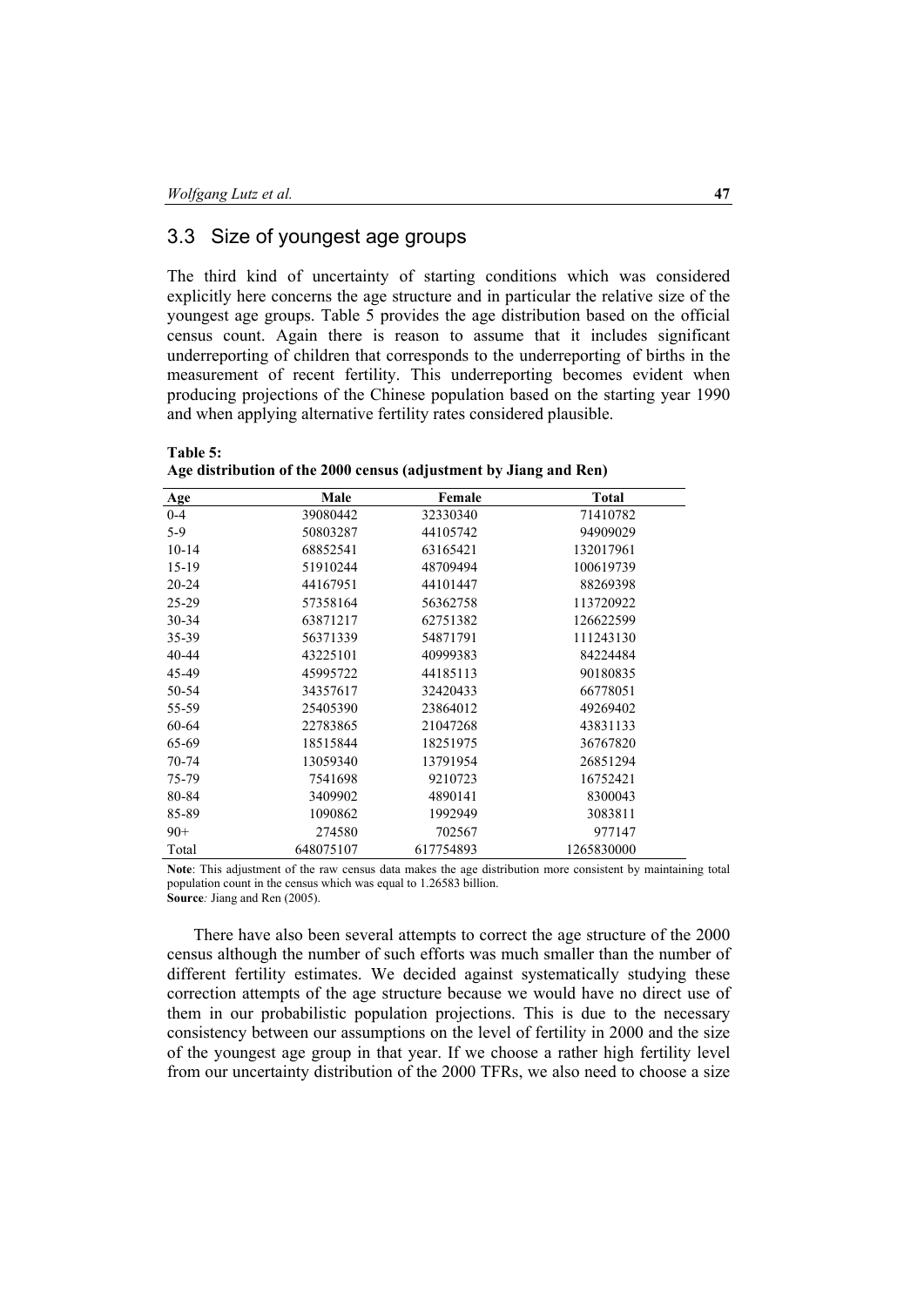of the youngest age group that is comparatively larger because it was produced by these higher fertility rates over the past few years.

In order to deal with this consistency issue between the chosen level of TFR and the size of the youngest age groups, we designed a specific routine that calculates a separate age distribution for the year 2000 for each of the 1,000 separate simulation runs. This routine is based on the assumption that underreporting primarily affects children below school age. It assumes that the number of seven-year-old girls and boys reported in the census is more or less correct (of course, the method can also be applied assuming a higher age at which underreporting of children stops). Based on this assumption, we were able to calculate which level of TFR in 1993 produces the given number of children of that age group. Next, for each simulation run, a TFR value for 2000 was randomly chosen from the specified distribution. Then for each simulation, the following calculations were performed: A linear interpolation was applied between the TFR estimated for 1993 and the one assumed for 2000. The resulting TFRs were then applied to a projection that reproduced the number of births between 1993 and 2000. Applying plausible child mortality rates produced a new age structure for the year 2000. As a result, for each simulation run we have a separate age structure for children that is exactly consistent with the fertility level chosen for the specific run.

Figure 1 shows the resulting uncertainty distribution of the age pyramid of China in 2000. The grey area shows the age-specific uncertainties due to the alternatively estimated age distributions.

### 3.4 Projections

For the projection methodology itself, we chose the same approach as extensively discussed in Lutz et al. (2004). It is a stochastic simulation with annual fluctuations of vital rates within a variance as defined by expert opinion. The trends and the assumed ranges follow the same logic as in Lutz et al. (2004); we do not have room to discuss them here. In short, we carry out a set of 1000 independent cohort component projections from which we draw the fertility and mortality levels for each year randomly from the specified uncertainty distributions using a moving average procedure to assure a certain serial correlation. For fertility a normal distribution was assumed with a mean of 1.5 and 95% of all cases in the range between 1.0 and 2.0 before 2030, and after that with a mean of 1.7 and 95% of all future cases in the range between 1.2 and 2.2. This assumption implies that there is a chance that 5% will fall outside this range on either side. For mortality the starting life expectancy for 2000 was assumed to be 69.7 years for men and 74.5 years for women. We took this as a point estimate without explicit consideration of uncertainty. For the future, however, we assumed that life expectancy would on average increase by two years per decade with 95% of the uncertainty distribution falling between an increase of only one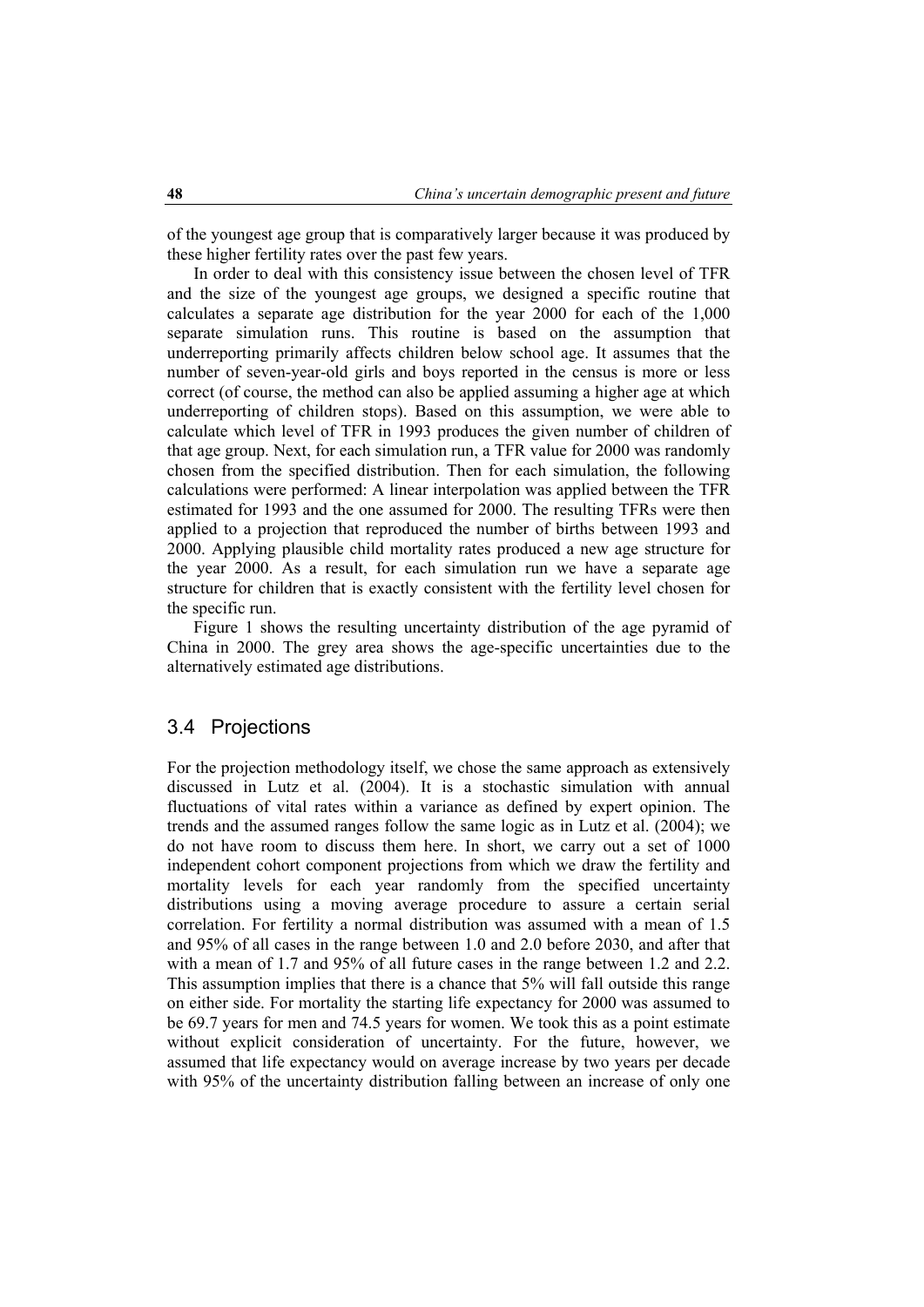year and three years per decade. This implies that for 2050 the ranges for life expectancy at birth go from 74.7 to 84.7 for men and from 79.5 to 89.5 for women. We also assumed a closed population, i.e., no net migration gains or losses.

## **4 Results**

Figures 2 to 5 show the results of 1,000 simulations, each a separate cohortcomponent projection with the starting conditions as well as fertility, sex ratio at birth and mortality drawn from the uncertainty distribution as described above. The figures present the results in terms of fractiles of the resulting distributions. The white line in the centre gives the median. The black area gives the range between the 0.4 and 0.6 fractiles, the dark grey area that between 0.2 and 0.8 and the light grey that between 0.025 and 0.975.

Figure 2 shows the probabilistic age pyramid for China in 2050. To the left it lists the single years of age and to the right the corresponding years of birth of the cohort. For all cohorts below age 50, i.e., those born after 2000, the broad band of uncertainty reflects the combination of uncertain fertility in 2000 and uncertain future fertility trends. For the youngest cohorts, this uncertainty range is quite significant with the 95% interval going from around 2.5 million girls to 7.5 million girls, the difference being a factor of three. For those aged 50-70 in 2050, the uncertainty range is the smallest. This is because these cohorts are already born and the cohort size is roughly known (subject only to the uncertainty about the current age distribution as discussed above) and they have not yet entered the high mortality ages when the uncertainty about future old-age mortality comes to bear. It is also remarkable that as a consequence of the Chinese demographic history, these very large age groups born between 1985 and 1990 are not only the biggest cohorts today, but will also be by far the biggest cohorts in 2050. And as the figure illustrates, there is very little uncertainty about this.

Figure 3 shows the resulting uncertainty distribution for total population size. The median of the distribution shows further growth until reaching a peak of 1.38 billion in 2020-2030 and then starts to slowly decline. In 2050 the median is already down to 1.25 billion. But as can be expected the uncertainty range opens with the passage of time. The upper 0.975 fractile keeps growing until around 2035, reaching almost 1.5 billion; the lower 0.025 fractile starts to go down in 2015 after having reached a peak of 1.30 billion. The 95% range in 2050 goes from 1.10 billion to 1.54 billion.

Figure 4 shows the proportion of people below age 15. Here it is clearly visible that the uncertainty about the size of the youngest age groups today, together with the uncertainty of the current level of fertility, causes quite an unusual distribution up to 2025 after which point the pattern becomes more regular and essentially reflects the uncertainty of future fertility levels. Comparing this figure to the age pyramid (Figure 2), it is evident that the proportion of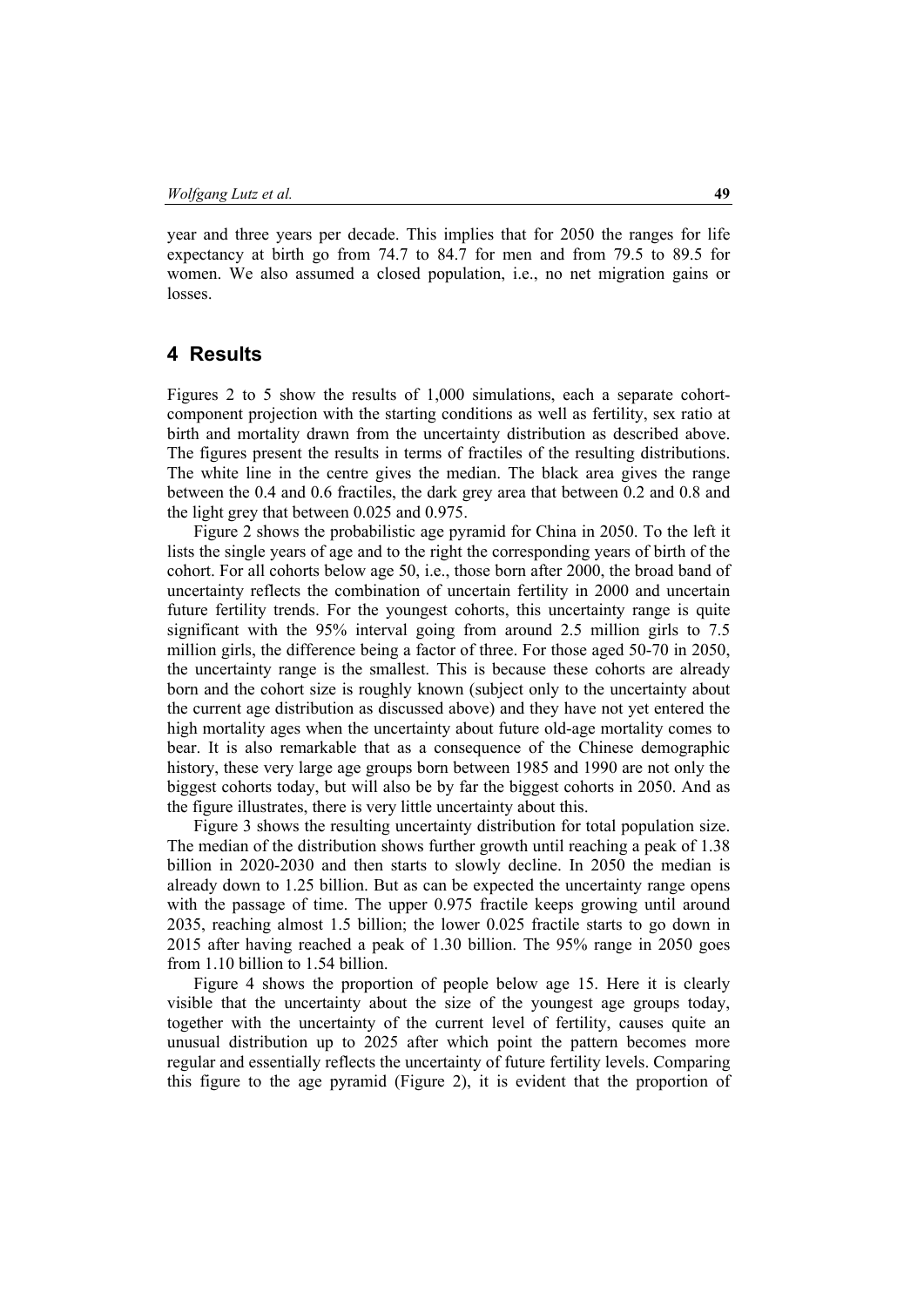children in the population is less uncertain than the absolute number of children. This is because in the case of a high-fertility trajectory, both the number of children and the total population will be higher.



#### **Figure 2: Probabilistic age pyramid, 2050**

**Note**: The uncertainty distributions are described in the form of fractiles of the distribution of outcomes from all simulations. In the figures the black area gives the range between the .4 and .6 fractiles, the dark grey area that between .2 and .8 and the light grey that between .025 and .975, i.e., the 95 per cent interval.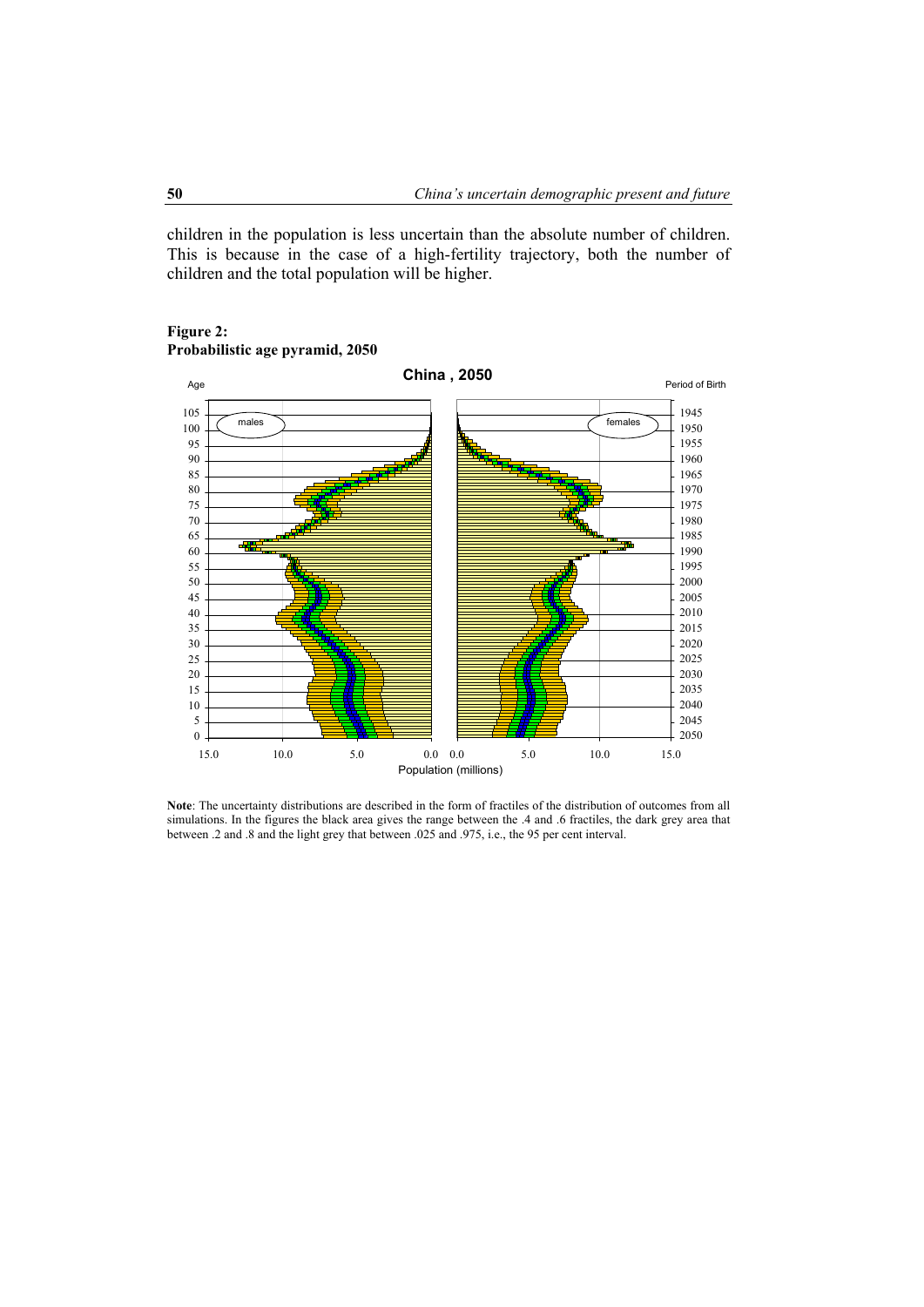# **Figure 3:**









Figure 5 shows the old-age dependency ratio (65+/15-65). This graph shows a most dramatic increase with very little uncertainty until around 2035. The old-age dependency ratio is almost certain to triple in only over three decades. This can be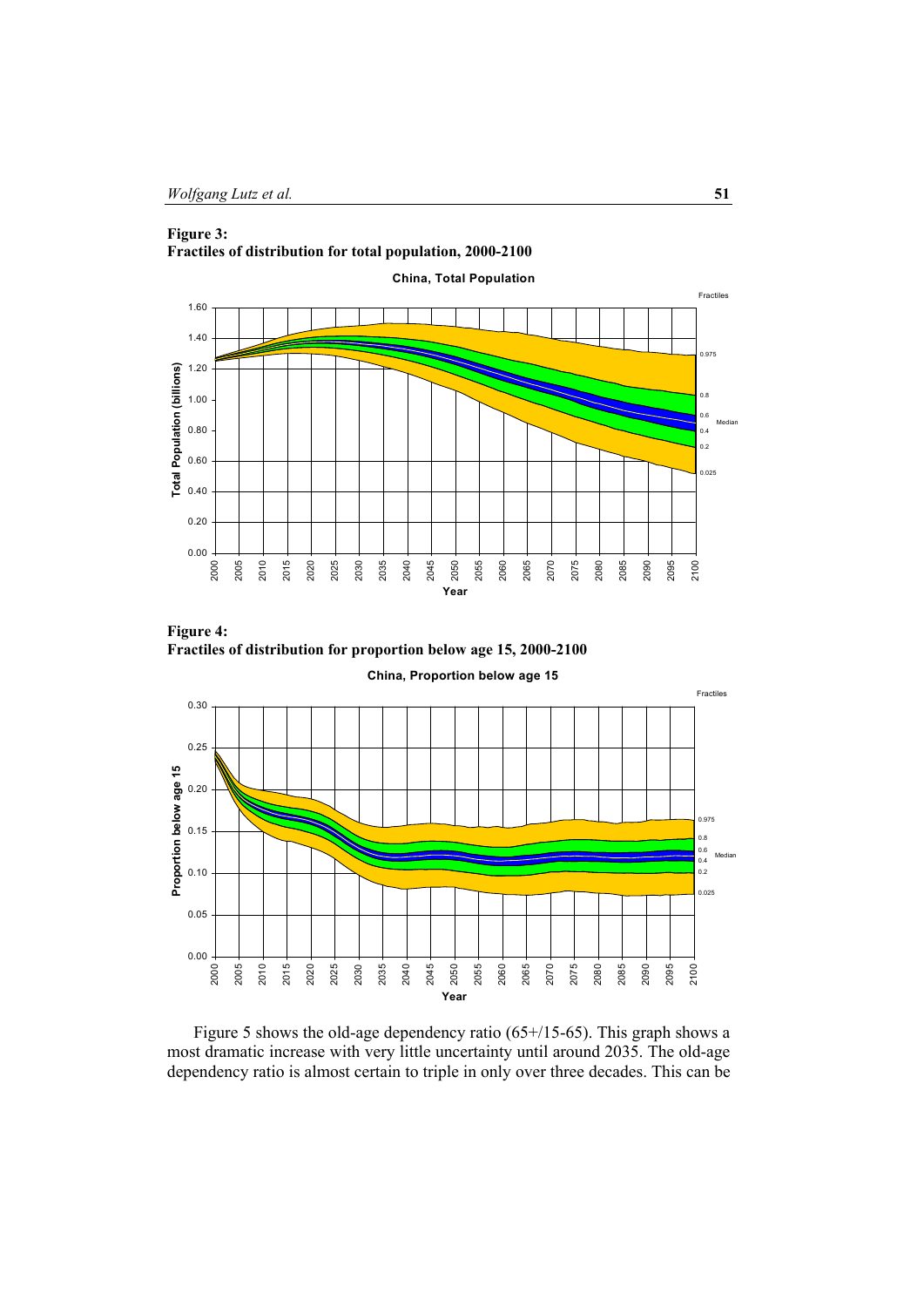said with high confidence as the 95% uncertainty range is very narrow, a consequence of the fact that a good deal of this increase is already preprogrammed in today's age structure. And even considering the uncertainty about this age structure does not change the pattern significantly. By around 2050 the old-age dependency ratio is expected to increase almost by a factor of five.



**Figure 5: Fractiles of distribution for old-age dependency ratio, 2000-2100** 

There is also great uncertainty about the possible size of the very old population in China, namely those above age 80. Currently only around 1% of the total population of China belong to this age group. This group is expected to gradually increase over the coming few decades to around 3% in 2030 with very little uncertainty. But over the decades 2030-2050, it is likely to see a marked increase reaching around 10% by the middle of the century, i.e., ten times its current size. Much of this increase is already embedded in the current age structure of the population due to the strong cohorts born around 1970. Another significant push in the proportion above age 80 is expected before 2070 when it is likely to jump to close to 15% of the total population because the very big cohorts born in the mid-1980s will reach this high age. Of course, the uncertainty range around this median projection significantly broadens during the second half of the century. Like in most other low-fertility countries in the world, the future course of old-age mortality is highly uncertain. If the proponents of an unabated increase in life expectancy are correct, then China may well have a quarter of its total population above the age of 80 by the end of the century. And even if the "pessimists" were right, this proportion would still increase to between 10% and 15% of the population.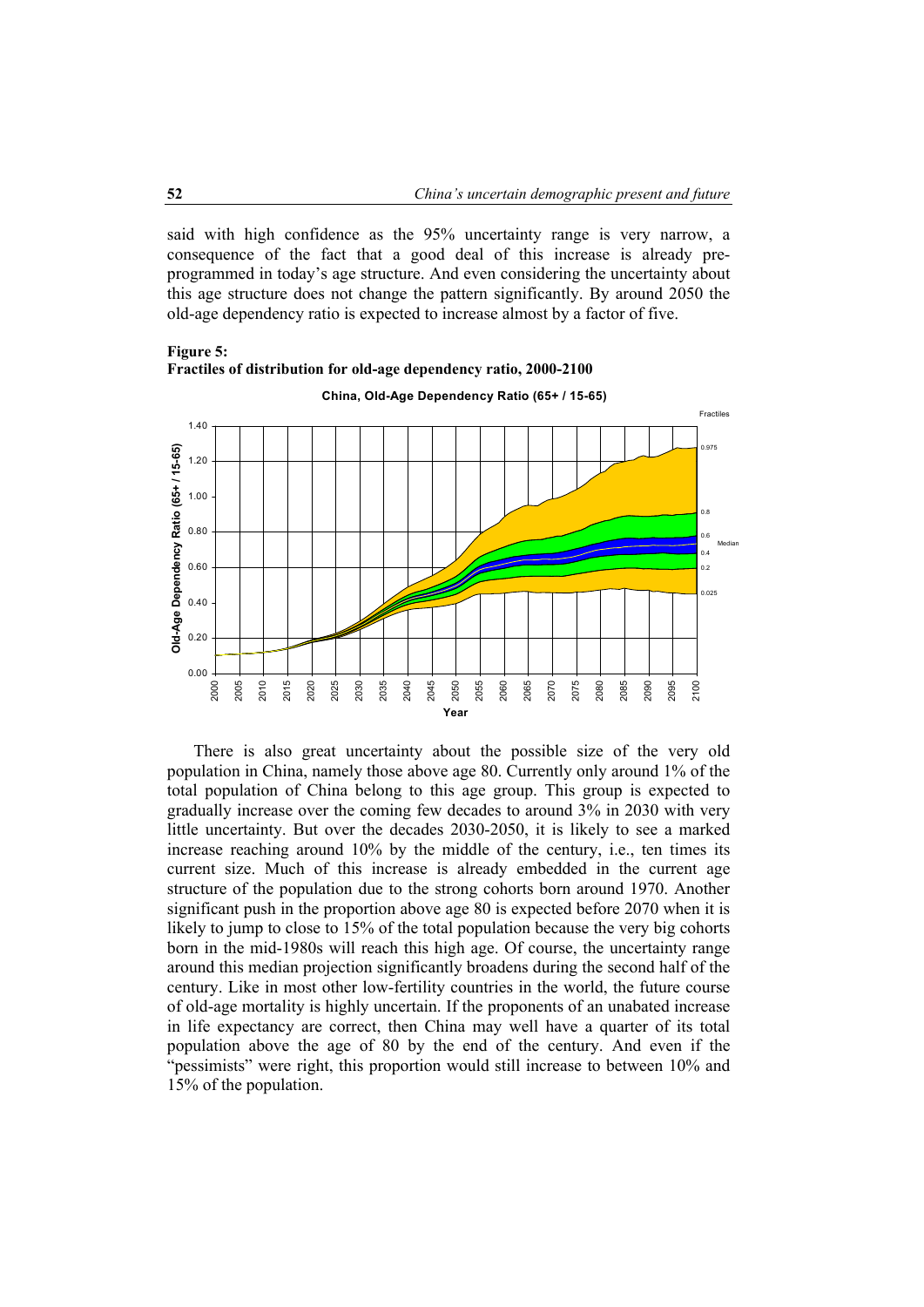### **5 Conclusions**

This paper has demonstrated that over the coming decades, the world's biggest national population will experience some of the most rapid and most massive processes of population ageing in world history. Neither current uncertainties about the level of fertility, the sex ratio and the number of children already born nor the uncertainty about future vital rates significantly weakens this very robust forecast.

When it comes to population size, however, the uncertainties considered do have quite some impact. The projections show that there is about an 80% chance that by the end of the century, China's population size will again fall below 1 billion, even though over the coming decades we will see further increase due to the momentum caused by a young age structure. Almost certainly (with more than 97.5% probability) China's population will surpass 1.3 billion over the next few decades. The point at which it will begin to fall greatly depends on the assumptions made about current and future fertility trends as discussed. Our projections show that almost certainly (with a probability of more than 97.5%) the population will not reach 1.5 billion. The median shows a peak of 1.377 around 2025. After that, the population starts to decline with the median in 2100 showing 850 million people, almost 40% below its peak level.

China is currently benefiting from a very low total dependency ratio. There are few children and not yet many elderly persons. This demographic window of opportunity, which is also one factor behind the currently very high economic growth rates, will close in the foreseeable future. Our projections show that there is no uncertainty that the old-age dependency burden will dramatically increase over the coming decades. This will pose serious challenges for China's social and economic structure and needs to be addressed soon because such institutional adjustments take time.

This expected population ageing and shrinking will also have significant impacts on the projected global trends. Contrary to earlier world population projections, fertility is now being assumed to lie in the 1.4-1.5 range around the year 2000 rather than in the 1.8-1.9 range as previously assumed, which will result in lower projected global population sizes. In its recent long range projections (still based on a 2000 TFR of 1.8) the UN Population Division projects a population for China of 1.395 billion in 2050 and 1.181 billion in 2100 (UN 2004). In its 2004 fertility data sheet, the UN gives a TFR estimate of 1.4 for 2001 (UN 2005). This has not yet been implemented into their published projections. Based on these more recent assumptions, our projections presented here show that the population of China is likely to be 334 million less in 2100 than the number given in the UN long-range projections. This implies that world population size would have to be corrected downwards by 0.33 billion in 2100.

This paper has also shown that existing methods of expert-based probabilistic forecasting can readily be expanded to include uncertainty about the current demographic conditions. They provide a comprehensive tool to jointly consider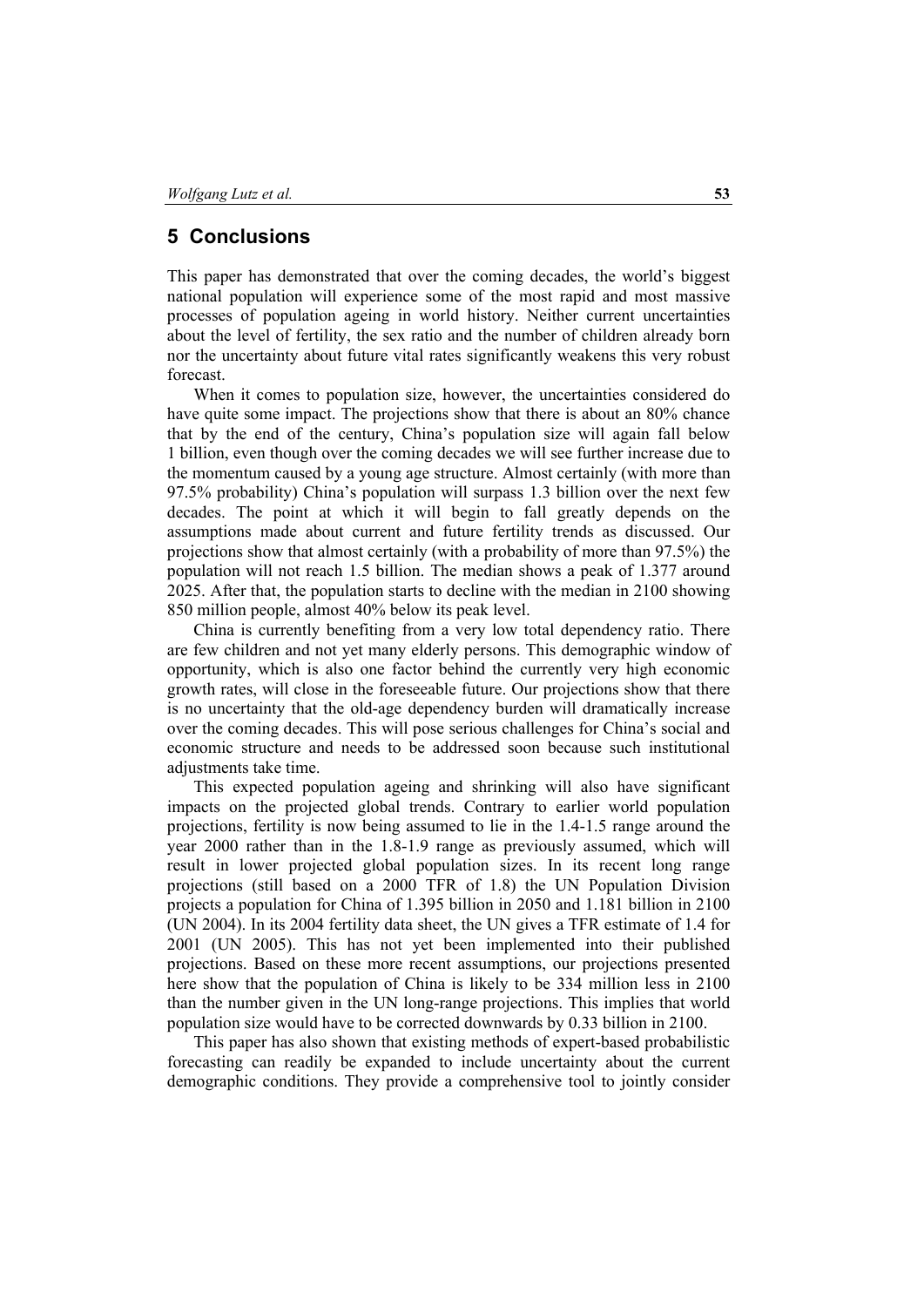all sources of uncertainty that can influence the evolution of population age and structure over time. To the user they can provide an easy to understand summary of all expert knowledge and expert judgement on what can be said about likely future population patterns and the degree of confidence with which such information should be seen.

### **Acknowledgements**

The authors would like to acknowledge the support given to Qiang Ren and Xiaoying Zheng by the National Natural Science Foundation of China (No. 70373011) as well as the programs 211 and 985 of Peking University.

### **References**

- Alho, J. 1997. "Scenarios, Uncertainty and Conditional Forecasts of the World Population." *Journal of the Royal Statistical Society Series A* 160(1):71-85.
- Banister, J. 2002. "The Dearth of Girls in China Today: Origins, Geography, and Comparative Perspectives." *Research Report*, September 28, 2002. Beijing: UNFPA China.
- Cai, Y. 2006. "An Assessment of China's Fertility Level Using the Variable-r Method." *CSDE Working Paper* No.05-06, Center for Studies in Demography and Ecology, University of Washington.
- CPDRC. 2003. "Studies on Fertility Level Since the 1990s." Unpublished Report. Beijing: China Population and Development Research Center (CPDRC).
- Ding, J. 2003. "Analysis About the Impact of Changes in Fertility Pattern on Fertility Level for China Between 1991-2002." *Chinese Journal of Population Research*  27(2):55-60.
- ESCAP. 2002. *Population Data Sheet.* Bangkok, Thailand: United Nations Economic and Social Commission for Asia and the Pacific (ESCAP), Population and Rural and Urban Development Division.
- Gu, B. and Y. Xu. 1994. "A Roundup of the Sex Ratio at Birth in China." *Chinese Journal of Population Science* 3:41-48.
- Guo, Z., and Chen, W. 2007. "Below replacement level fertility in mainland China." In: Z. Zhao and Z. Guo (eds.) *Transition and Challenge: China's Population at the Beginning of the 21st Century*. Oxford University Press.
- Guo, Z. 2000. "Lifetime Fertility of Chinese Women: A Look at the Recent Period Fertility Behavior." *Chinese Journal of Population Research* 24(1):7-18.
- Guo, Z. 2003. "Study for Fertility of China in the 1990s." Paper presented at the International Workshop on China's Population Change at the Beginning of the 21st Century, Canberra, Australia, December 10-12, 2003.
- Guo, Z. 2004. "Fertility in China in the 1990s." *Chinese Journal of Population Research*  28(2):10-19.
- Jiang, L. and Q. Ren. 2005. "The Projection of Population, Households and Housing Demand in China." *Chinese Journal of Market and Demographic Analysis* 11(2):20-29.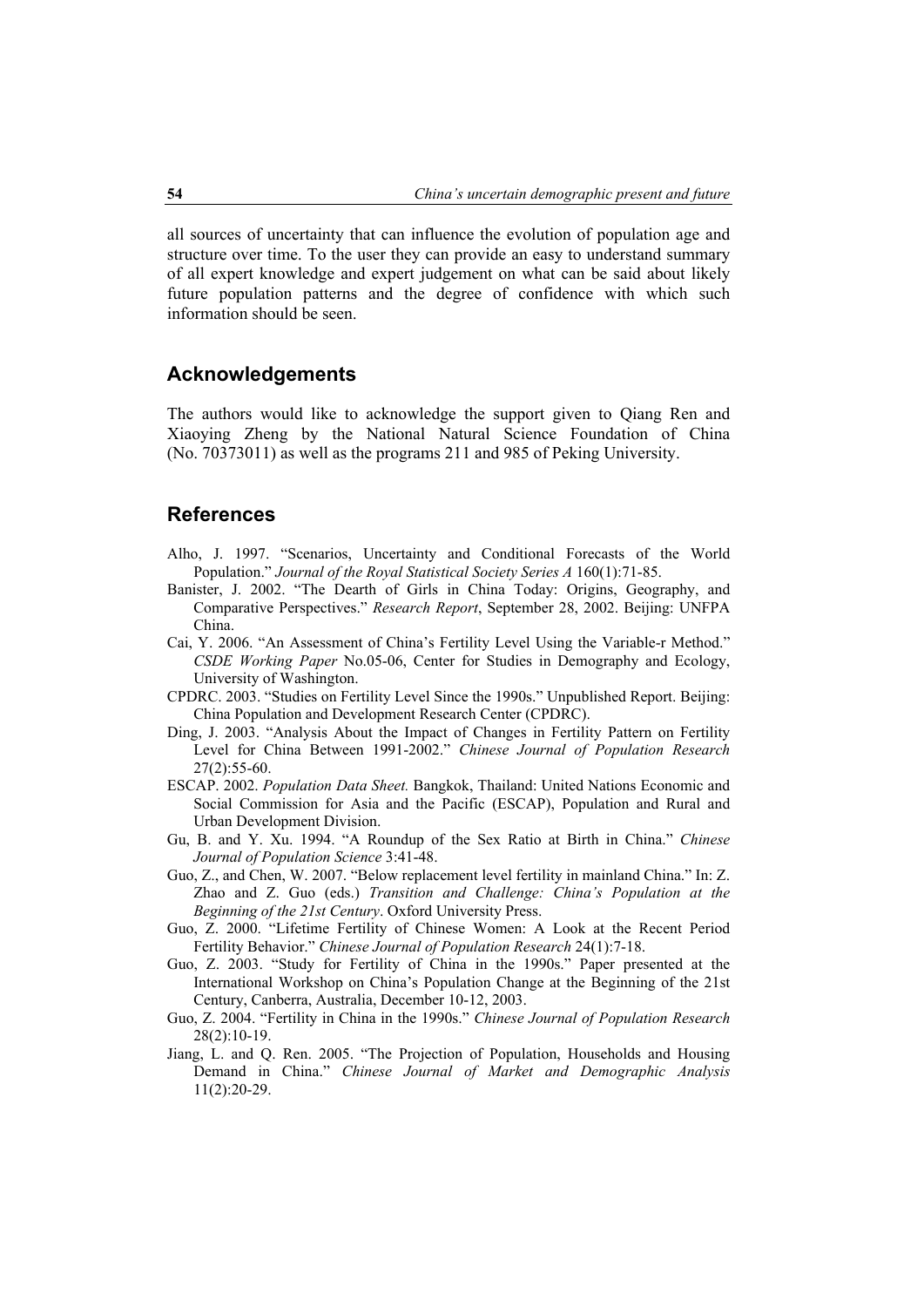- Keilman, N. 1999. "How Accurate are the United Nations World Population Projections?" In: W. Lutz, J.W. Vaupel, and D.A. Ahlburg (eds.) *Frontiers of Population Forecasting*. A Supplement to Vol. 24, 1998, Population and Development Review. New York: The Population Council, pp. 15-41.
- Lee, R.D. 1993. "Modeling and Forecasting the Time Series of US Fertility: Age Patterns, Range, and Ultimate Level." *International Journal of Forecasting* 9: 187-202.
- Lee, R.D. 1999. "Probabilistic Approaches to Population Forecasting." In: W. Lutz, J.W. Vaupel, and D.A. Ahlburg (eds.) *Frontiers of Population Forecasting*. A Supplement to Vol. 24, 1998, Population and Development Review. New York: The Population Council, pp. 156-190.
- Lee, R.D. and S. Tuljapurkar. 1994. "Stochastic Population Forecasts for the United States: Beyond High, Medium, and Low." *Journal of the American Statistical Association* 89(428): 1175-1189.
- Liang, Z. 2003. "An Alternate Estimation of China's Total Population and Women's Fertility in 2000." *Chinese Journal of Population Science* 6: 9-16.
- Lu, H. 2003. "Studies on Recent Rising in Sex Ratio at Birth in China." Paper presented at the Symposium of Population and Development of Constructing a Comprehensive Well-off Society, Changchun, PR China, September 25, 2003.
- Lutz, W. and J. Goldstein, Guest Editors. 2004. Special issue on "How to Deal with Uncertainty in Population Forecasting?" *International Statistical Review* 72(1- 2):1-106, 157-208.
- Lutz, W., W. Sanderson, and S. Scherbov. 1997. "Doubling of World Population Unlikely." *Nature* 387:803-805.
- Lutz, W., W. Sanderson, and S. Scherbov. 1999. "Expert-Based Probabilistic Population Projections." In: W. Lutz, J.W. Vaupel, and D.A. Ahlburg (eds.) *Frontiers of Population Forecasting*. A Supplement to Vol. 24, 1998, Population and Development Review. New York: The Population Council, pp. 139-155
- Lutz, W., W. Sanderson, and S. Scherbov (Eds.) 2004. *The End of World Population Growth in the 21st Century: New Challenges for Human Capital Formation and Sustainable Development*. London: Earthscan.
- Lutz, W., J.W. Vaupel, and D.A. Ahlburg. (Eds.) 1999. *Frontiers of Population Forecasting.* A Supplement to Vol. 24, 1998, Population and Development Review. New York: The Population Council.
- Ma, Y. 2004. "Sex Ratio at Birth in China and the Cost of Low Fertility Reconsidered." *Chinese Journal of Population Science* 1: 2-13.
- National Research Council. 2000. *Beyond Six Billion: Forecasting the World's Population. Panel on Population Projections.* John Bongaarts and Rodolfo A. Bulatao (eds.) Committee on Population, Commission on Behavioral and Social Sciences and Education. Washington, DC: National Academy Press.
- NSB (National Statistics Bureau). 1988-2000. *China Population Statistics Yearbook, 1988-2000*. Beijing: China Statistics Press.
- NSB (National Statistics Bureau). 2002a. 2001 *China Population.* Department of Population, Social, Science and Technology Statistics. Beijing: China Statistics Press.
- NSB (National Statistics Bureau). 2002b. *Tabulation on the 2000 Population Census of the People's Republic of China*. Population Census Office under the State Council, Department of Population, Social, Science and Technology Statistics. Beijing: China Statistics Press.
- NSB (National Statistics Bureau). 2007. *Tabulation of the 2005 National One Percent Population Sample Survey.* Population Census Office under the State Council,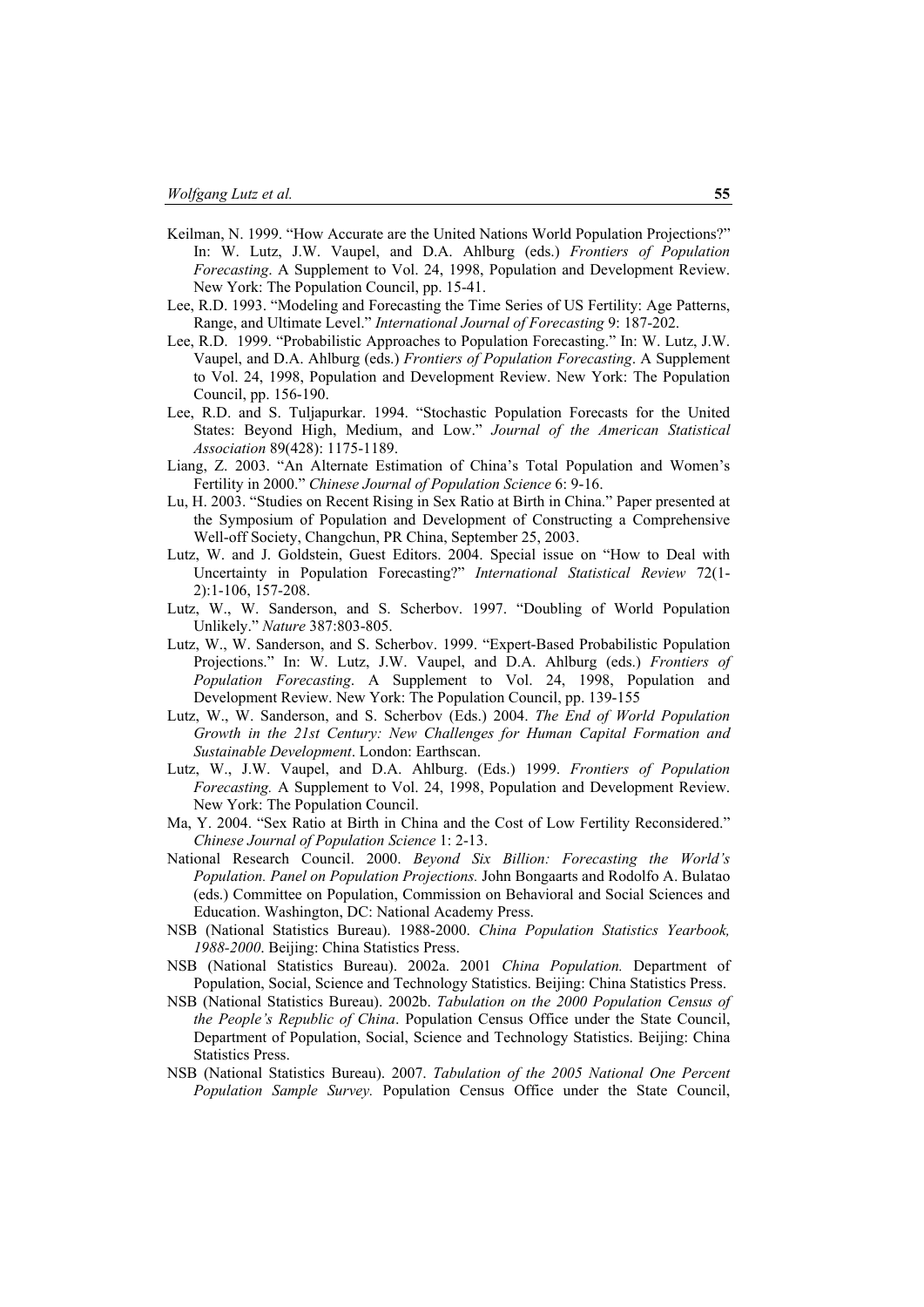Department of Population, Social, Science and Technology Statistics. Beijing: China Statistics Press

- Retherford, R., Choe, M.K., Chen, J. Li, X., and Cui H. 2005. "Fertility in China: How Much Has It Really Declined?" *Population and Development Review* 31 (1): 57-84.
- SFPC. 2001. *Communiqué on Major Figures of Family Planning, No. 1*" Beijing: State Family Planning Committee (SFPC).
- SFPC. 2002. *Communiqué on 2001 National Family Planning/Reproductive Health Survey.* Beijing: State Family Planning Committee (SFPC).
- Scharping, T. 2005. "Chinese fertility trends 1979-2000: A comparative analysis of birth numbers and school data." *Chinese Journal of Population Research* 29(4): 1-12.
- SPFPC and CPDC. 2003. "Handbook of Common Data for Population and Family Planning." Unpublished Report. Beijing: State Population and Family Planning Committee (SPFPC) and China Population and Development Center (CPDC).
- UN. 2004. *World Population to 2300*. UN Publication ST/ESA/SER.A/236. New York: United Nations, Department of Economic and Social Affairs, Population Division.
- UN. 2005. *World Fertility Patterns 2004*. UN Publication ST/ESA/SER.A/238. New York: United Nations, Department of Economic and Social Affairs, Population Division.
- U.S. Census Bureau. 2004. *International Data Base.* Data released 4-30-2004.
- Wang, J. 2003. "Estimation of TFR Level With Changing Childbearing Pattern in China: 1990-2000." *Chinese Journal of Population Science* 4: 32-38.
- Yu, X. 2002. "Estimation of Size and Structure of Chinese Population by the Fifth National Census." *Chinese Journal of Population Research* 26(3): 9-15.
- Yu, J. and H. Yuan. 1996. "Analysis on Chinese Women's Fertility in Recent Years." In: Z. Jiang (ed.) *The Proceedings of 1992 Fertility Sampling Survey in China*. Beijing: China Population Publishing House, pp. 21-34
- Yuan, J., H. Yu, X. Li, Q. Xu, and T. Jiang. 2003. "Estimation of Fertility and Population Projection in China." *Chinese Journal of Population Science* 1: 15-21.
- Zhai, Z. 2003. "Building a Comprehensive Well-Off Society and Solving Population Problems in an All-Round Manner." *Chinese Journal of Population Research* 27(1):  $1 - 4$ .
- Zhang, G and Z. Zhao. 2006. "Re-examining China's fertility puzzle: Data collection and quality over the last two decades." *Population and Development Review* 32 (2): 293-321.
- Zhang, G. 2004. "Very Low Fertility in China in the 1990s: An Illusion of Birth Underreporting?" Paper presented at the Annual Meeting of the Population Association of America (PAA), Boston, MA, April 1-3, 2004.
- Zhang, W. and H. Cui. 2003. "Estimation of Accuracy of 2000 National Population Census Data." *Chinese Journal of Population Research* 27(4): 25-35.
- Zhang, W., G. Xu, H. Yu, and H. Cui. 2004. "Forecasting of China Population Change." In: X. Tian and G. Wang (eds.) *Population and Development of Constructing a Comprehensive Well-off Society*. Beijing: China Population Publishing House, pp. 91-128.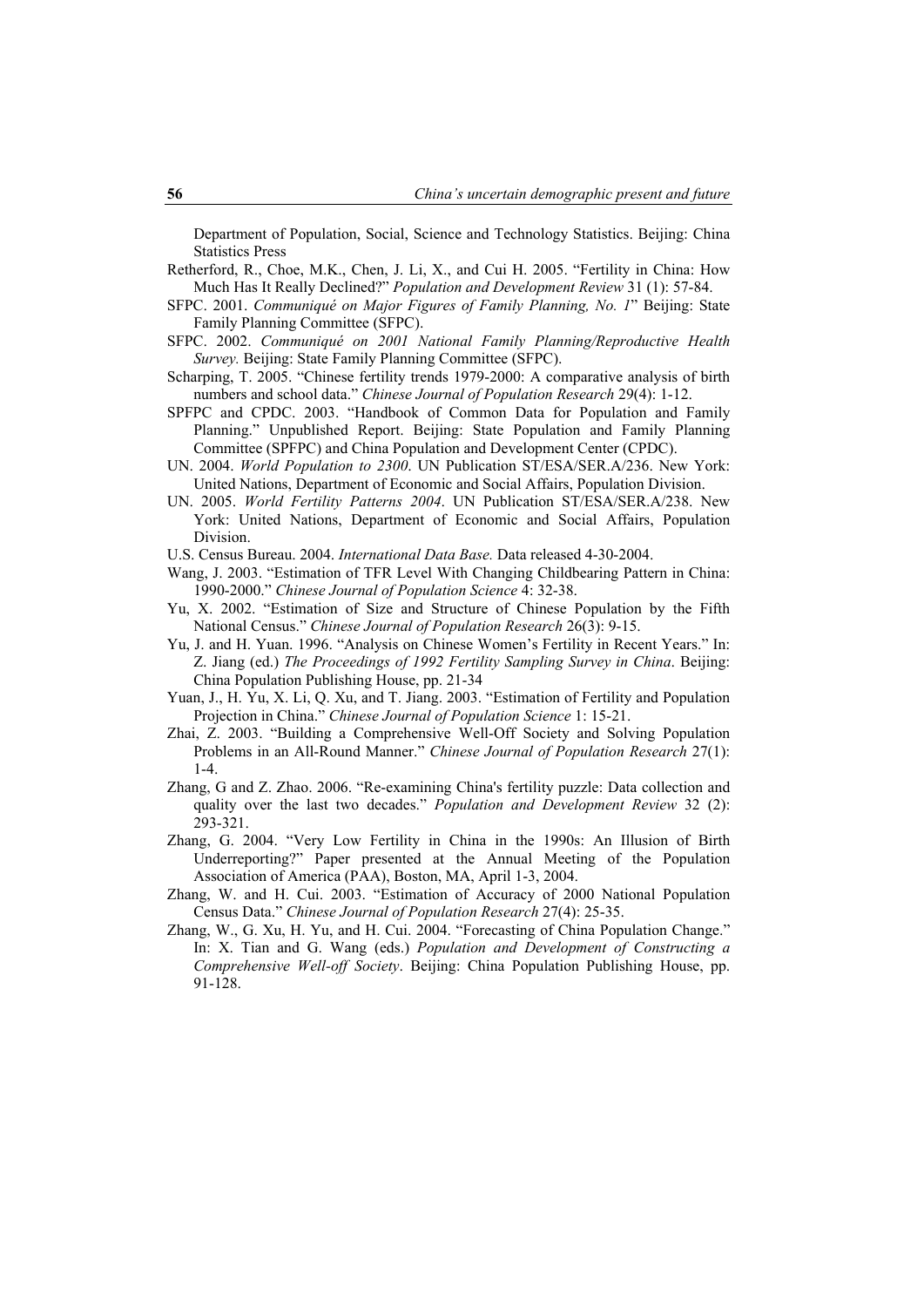# **APPENDIX TABLES**

# **China, life expectancy**

| Indicator      | Interval     | <b>Sex</b> | 2004  | 2010  | 2020  | 2030  | 2040  | 2050  | <b>2060</b> | 2070  | 2080  | 2090                                                                           | 2100  |
|----------------|--------------|------------|-------|-------|-------|-------|-------|-------|-------------|-------|-------|--------------------------------------------------------------------------------|-------|
| e <sub>0</sub> | 0.025        | Total      |       |       |       |       |       |       |             |       |       | 72 269 72 810 73 717 74 543 75 250 75 868 76 683 77 982 78 245 79 670 79 956   |       |
| $_{\rm e0}$    | 0.2          | Total      |       |       |       |       |       |       |             |       |       | 72.524 73.448 74.891 76.364 77.641 79.188 80.818 82.264 83.789 85.744 87.041   |       |
| e <sub>0</sub> | 04           | Total      |       |       |       |       |       |       |             |       |       | 72.657 73.799 75.619 77.445 79.259 81.104 82.939 84.739 86.610 88.792 90.572   |       |
| $_{\rm e0}$    | 06           | Total      |       |       |       |       |       |       |             |       |       | 72.779 74.084 76.262 78.417 80.488 82.438 84.637 86.873 88.887 91.163 93.473   |       |
| $_{\rm e0}$    | 0.8          | Total      |       |       |       |       |       |       |             |       |       | 72 934 74 436 76 956 79 472 81 982 84 302 86 843 89 306 92 110 94 735 97 272   |       |
| $_{\rm e0}$    | 0.975        | Total      |       |       |       |       |       |       |             |       |       | 73.183 75.079 78.385 81.413 84.980 87.800 90.821 94.082 97.129.101.077 103.471 |       |
| e <sub>0</sub> | Mean         | Total      |       |       |       |       |       |       |             |       |       | 72 721 73 939 75 962 77 946 79 883 81 760 83 782 85 791 87 842 90 144 92 075   |       |
| e <sub>0</sub> | Median       | Total      |       |       |       |       |       |       |             |       |       | 72.716 73.944 75.956 77.907 79.847 81.766 83.777 85.857 87.670 90.144 92.018   |       |
| $_{\rm e0}$    | <b>STDev</b> | Total      | 0.238 | 0.587 | 1.207 | 1.834 | 2.513 | 3.032 | 3.622       | 4.137 | 4.814 | 5459                                                                           | 6.032 |

### **China, proportion below age 15**

| Indicator   | Interval     | <b>Sex</b> | 2004  | <b>2010</b> | <b>2020</b> | 2030 | <b>2040</b> | <b>2050</b>                                                       | <b>2060</b> | 2070 | <b>2080</b>             | <b>2090</b> | 2100 |
|-------------|--------------|------------|-------|-------------|-------------|------|-------------|-------------------------------------------------------------------|-------------|------|-------------------------|-------------|------|
| Prop $0-15$ | 0.025        | Total      |       |             |             |      |             | 0.187 0.150 0.131 0.098 0.081 0.084 0.075 0.076 0.076 0.074 0.075 |             |      |                         |             |      |
| Prop $0-15$ | 0.2          | Total      |       |             |             |      |             | 0.195 0.165 0.148 0.117 0.104 0.103 0.097 0.102 0.101 0.100 0.100 |             |      |                         |             |      |
| Prop $0-15$ | 0.4          | Total      |       |             |             |      |             | 0.200 0.173 0.159 0.126 0.115 0.116 0.109 0.113 0.114 0.114 0.114 |             |      |                         |             |      |
| Prop $0-15$ | 0.6          | Total      |       |             |             |      |             | 0.203 0.179 0.165 0.134 0.124 0.126 0.119 0.124 0.125 0.125 0.126 |             |      |                         |             |      |
| Prop $0-15$ | 0.8          | Total      |       |             |             |      |             | 0.207 0.186 0.174 0.144 0.136 0.137 0.131 0.138 0.140 0.139 0.142 |             |      |                         |             |      |
| Prop $0-15$ | 0.975        | Total      |       |             |             |      |             | 0.215 0.199 0.189 0.161 0.158 0.157 0.155 0.161 0.162 0.163 0.163 |             |      |                         |             |      |
| Prop $0-15$ | Mean         | Total      |       |             |             |      |             | 0.201 0.175 0.161 0.130 0.120 0.121 0.114 0.119 0.120 0.119 0.121 |             |      |                         |             |      |
| Prop $0-15$ | Median       | Total      | 0.201 |             |             |      |             | 0.176 0.162 0.130 0.120 0.121 0.115 0.119 0.120 0.120 0.121       |             |      |                         |             |      |
| Prop $0-15$ | <b>STDev</b> | Total      | 0.007 |             |             |      |             | $0.012$ $0.015$ $0.016$ $0.019$ $0.020$ $0.020$                   |             |      | 0.022 0.022 0.023 0.023 |             |      |

# **China, proportion 15-65**

| Indicator Interval |               | <b>Sex</b> | 2004                                                                    | 2010 | 2020 2030 2040 2050 |  | 2060                                                              | 2070 | <b>2080</b> | 2090 2100 |
|--------------------|---------------|------------|-------------------------------------------------------------------------|------|---------------------|--|-------------------------------------------------------------------|------|-------------|-----------|
| Prop 15-65         | 0.025         | Total      |                                                                         |      |                     |  | 0.709 0.716 0.689 0.666 0.599 0.551 0.485 0.459 0.427 0.411 0.403 |      |             |           |
| Prop 15-65         | 0.2           | Total      |                                                                         |      |                     |  | 0.716 0.728 0.701 0.678 0.611 0.572 0.523 0.504 0.482 0.471 0.468 |      |             |           |
| Prop 15-65         | 0.4           | Total      |                                                                         |      |                     |  | 0.719 0.735 0.707 0.683 0.618 0.583 0.539 0.526 0.507 0.499 0.496 |      |             |           |
| Prop 15-65         | $0.6^{\circ}$ | Total      |                                                                         |      |                     |  | 0.723 0.740 0.713 0.689 0.625 0.593 0.554 0.542 0.527 0.522 0.521 |      |             |           |
| Prop 15-65         | 0.8           | Total      |                                                                         |      |                     |  | 0.727 0.747 0.721 0.695 0.632 0.602 0.569 0.562 0.549 0.545 0.543 |      |             |           |
| Prop 15-65         | 0.975         |            | Total 0.734 0.760 0.733 0.707 0.646 0.621 0.595 0.591 0.585 0.586 0.585 |      |                     |  |                                                                   |      |             |           |
| Prop 15-65         | Mean          | Total      |                                                                         |      |                     |  | 0.721 0.738 0.711 0.686 0.622 0.587 0.545 0.532 0.514 0.507 0.505 |      |             |           |
| Prop 15-65 Median  |               | Total      |                                                                         |      |                     |  | 0.721 0.737 0.710 0.686 0.621 0.588 0.546 0.534 0.516 0.512 0.508 |      |             |           |
| Prop 15-65         | STDev         |            | Total 0.006 0.011 0.012 0.011 0.012 0.018 0.028 0.034 0.040 0.045 0.047 |      |                     |  |                                                                   |      |             |           |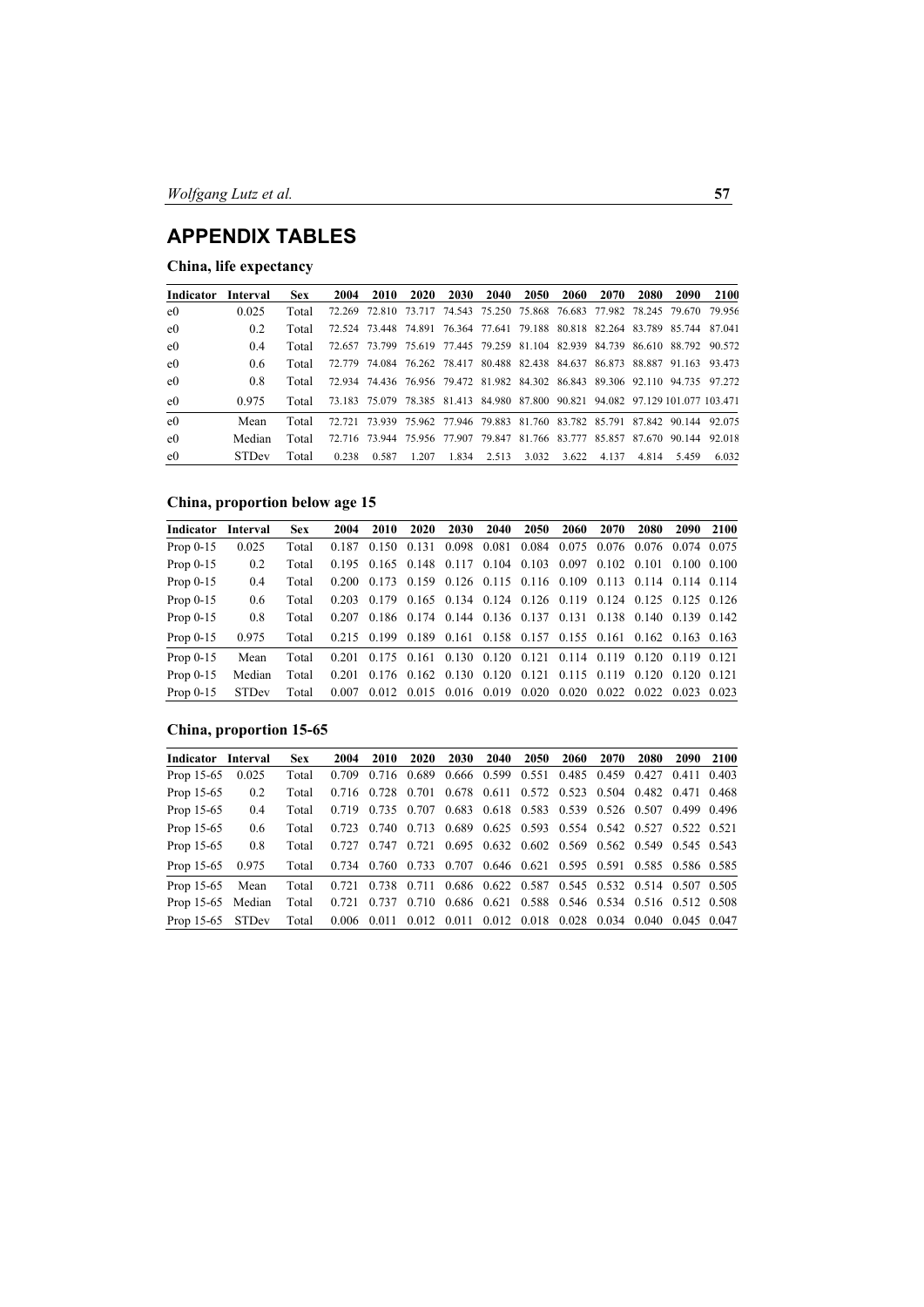### **China, proportion above age 80**

| Indicator  | Interval     | <b>Sex</b> | 2004  | 2010                                                              | 2020                                                        | 2030 | 2040 | 2050                                            | 2060        | 2070 | 2080                    | 2090 | 2100 |
|------------|--------------|------------|-------|-------------------------------------------------------------------|-------------------------------------------------------------|------|------|-------------------------------------------------|-------------|------|-------------------------|------|------|
| Prop $80+$ | 0.025        | Total      | 0.011 |                                                                   | 0.015 0.019 0.028 0.042 0.067 0.073 0.093 0.091 0.088 0.097 |      |      |                                                 |             |      |                         |      |      |
| Prop $80+$ | 0.2          | Total      |       | $0.012$ $0.015$ $0.020$ $0.030$ $0.047$                           |                                                             |      |      |                                                 | 0.080 0.090 |      | 0.119 0.121 0.124 0.147 |      |      |
| Prop $80+$ | 0.4          | Total      |       | 0.012 0.015 0.021                                                 |                                                             |      |      | 0.031 0.051 0.088 0.102 0.137 0.144 0.150 0.175 |             |      |                         |      |      |
| Prop $80+$ | 0.6          | Total      |       | 0.012 0.015 0.021 0.032 0.054 0.095 0.113 0.154 0.163 0.173 0.205 |                                                             |      |      |                                                 |             |      |                         |      |      |
| Prop $80+$ | 0.8          | Total      |       | 0.012 0.015 0.022 0.034 0.058 0.104 0.128 0.175 0.195 0.208 0.241 |                                                             |      |      |                                                 |             |      |                         |      |      |
| Prop $80+$ | 0.975        | Total      |       | 0.012 0.016 0.023 0.038 0.067 0.125 0.162 0.225 0.260 0.289 0.327 |                                                             |      |      |                                                 |             |      |                         |      |      |
| Prop $80+$ | Mean         | Total      |       | 0.012 0.015 0.021 0.032 0.053 0.093 0.110 0.148 0.159 0.168 0.195 |                                                             |      |      |                                                 |             |      |                         |      |      |
| Prop $80+$ | Median       | Total      |       | 0.012 0.015 0.021                                                 |                                                             |      |      | $0.032$ $0.052$ $0.092$ $0.107$                 |             |      | 0.144 0.154 0.161 0.190 |      |      |
| Prop $80+$ | <b>STDev</b> | Total      |       | $0.000 \quad 0.000 \quad 0.001$                                   |                                                             |      |      | $0.003$ $0.006$ $0.014$ $0.023$                 |             |      | 0.034 0.044 0.051 0.058 |      |      |

### **China, proportion above age 65**

| Indicator  | Interval     | <b>Sex</b> | 2004  | 2010                                                              | 2020 | <b>2030</b>                                                 | 2040 | <b>2050</b>   | 2060                          | 2070 | 2080                    | 2090 | 2100 |
|------------|--------------|------------|-------|-------------------------------------------------------------------|------|-------------------------------------------------------------|------|---------------|-------------------------------|------|-------------------------|------|------|
| Prop $65+$ | 0.025        | Total      |       | 0.076 0.084 0.121 0.166 0.224 0.240 0.264 0.265 0.272 0.271 0.261 |      |                                                             |      |               |                               |      |                         |      |      |
| Prop $65+$ | 0.2          | Total      | 0.077 |                                                                   |      | 0.086 0.125 0.176 0.244 0.269 0.305 0.307 0.319 0.320 0.322 |      |               |                               |      |                         |      |      |
| Prop $65+$ | 0.4          | Total      | 0.077 |                                                                   |      | 0.087 0.127 0.181 0.254 0.284 0.329 0.334 0.348 0.355 0.354 |      |               |                               |      |                         |      |      |
| Prop $65+$ | 0.6          | Total      | 0.078 |                                                                   |      | 0.087 0.129 0.185 0.262 0.297 0.349 0.358 0.377 0.384 0.386 |      |               |                               |      |                         |      |      |
| Prop $65+$ | 0.8          | Total      |       | 0.078 0.088 0.132 0.191 0.273 0.315 0.374 0.387 0.412 0.419 0.425 |      |                                                             |      |               |                               |      |                         |      |      |
| Prop $65+$ | 0.975        | Total      |       | 0.079 0.090 0.136 0.203 0.298 0.354 0.430 0.450 0.482 0.507 0.513 |      |                                                             |      |               |                               |      |                         |      |      |
| Prop $65+$ | Mean         | Total      |       | 0.078 0.087 0.128 0.184 0.259 0.292 0.341 0.349 0.366 0.373 0.374 |      |                                                             |      |               |                               |      |                         |      |      |
| Prop $65+$ | Median       | Total      | 0.078 |                                                                   |      | 0.087 0.128 0.183 0.258 0.291                               |      |               | 0.338 0.345 0.361 0.368 0.372 |      |                         |      |      |
| Prop $65+$ | <b>STDev</b> | Total      | 0.001 | 0.001                                                             |      | $0.004$ $0.009$ $0.018$                                     |      | $0.028$ 0.041 |                               |      | 0.048 0.055 0.060 0.063 |      |      |

## **China, old-age dependency ratio (OADR), ratio 65+/(15-65)**

| <b>Indicator</b> | Interval     | <b>Sex</b> | 2004  | 2010  |                                                                   | 2020 2030 2040 2050           | 2060                                            | 2070        | 2080 | 2090        | 2100 |
|------------------|--------------|------------|-------|-------|-------------------------------------------------------------------|-------------------------------|-------------------------------------------------|-------------|------|-------------|------|
| <b>OADR</b>      | 0.025        | Total      | 0.107 |       | 0.117 0.173 0.245 0.359 0.393 0.453 0.455 0.471 0.470 0.449       |                               |                                                 |             |      |             |      |
| <b>OADR</b>      | 0.2          | Total      | 0.107 |       | 0.118 0.177                                                       |                               | 0.257 0.389 0.447 0.536 0.549 0.583 0.592 0.594 |             |      |             |      |
| <b>OADR</b>      | 0.4          | Total      | 0.107 |       | 0.118 0.179 0.264 0.408 0.480 0.594 0.615 0.662 0.677 0.679       |                               |                                                 |             |      |             |      |
| <b>OADR</b>      | 0.6          | Total      |       |       | 0.108 0.118 0.181 0.270 0.423 0.510 0.646 0.677 0.738 0.764 0.778 |                               |                                                 |             |      |             |      |
| <b>OADR</b>      | 0.8          | Total      | 0.108 |       | 0.119 0.184 0.277 0.441 0.547 0.713 0.769 0.854 0.887 0.908       |                               |                                                 |             |      |             |      |
| <b>OADR</b>      | 0.975        | Total      |       |       | 0.108 0.119 0.188 0.293 0.487 0.638 0.882 0.986 1.133 1.223 1.277 |                               |                                                 |             |      |             |      |
| <b>OADR</b>      | Mean         | Total      |       |       | 0.108 0.118 0.180 0.267 0.416 0.498 0.630 0.664 0.726 0.752 0.760 |                               |                                                 |             |      |             |      |
| <b>OADR</b>      | Median       | Total      | 0.108 |       | 0 118 0 180 0 267 0 414 0 495 0 619 0 644 0 700                   |                               |                                                 |             |      | 0.721 0.732 |      |
| <b>OADR</b>      | <b>STDev</b> | Total      | 0.000 | 0.001 |                                                                   | 0.004 0.012 0.032 0.059 0.108 |                                                 | 0.135 0.170 |      | 0.196 0.206 |      |